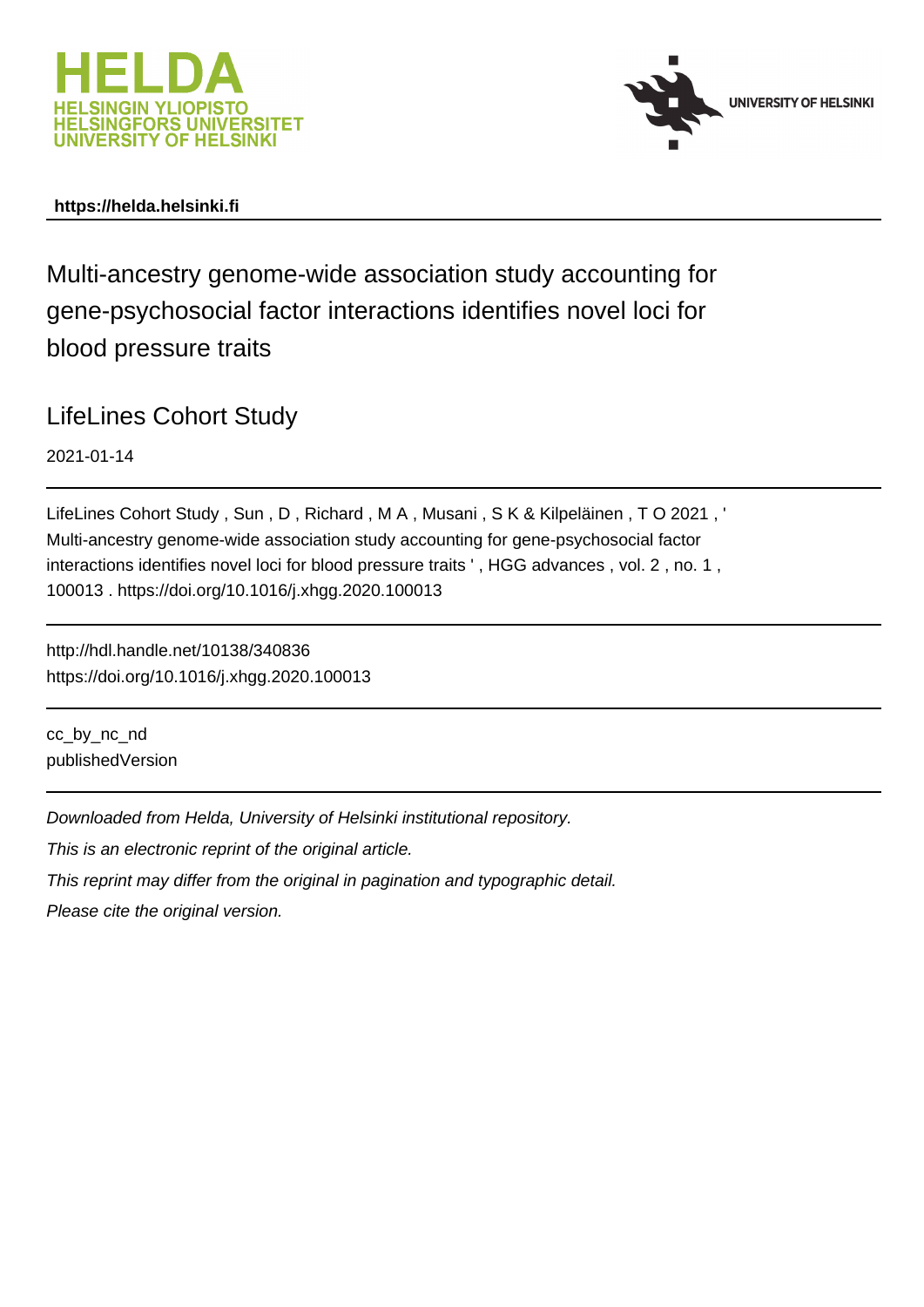# Multi-ancestry genome-wide association study accounting for gene-psychosocial factor interactions identifies novel loci for blood pressure traits

Daokun Sun,<sup>1,107</sup> Melissa A. Richard,<sup>1,107</sup> Solomon K. Musani,<sup>2</sup> Yun Ju Sung,<sup>3</sup> Thomas W. Winkler,<sup>4</sup> Karen Schwander,<sup>3</sup> Jin Fang Chai,<sup>5</sup> Xiuqing Guo,<sup>6</sup> Tuomas O. Kilpeläinen,<sup>7,8</sup> Dina Vojinovic,<sup>9</sup> Hugues Aschard,<sup>10,11</sup> Traci M. Bartz,<sup>12</sup> Lawrence F. Bielak,<sup>13</sup> Michael R. Brown,<sup>14</sup> Kumaraswamy Chitrala,<sup>15</sup> Fernando P. Hartwig,<sup>16,17</sup> Andrea R.V.R. Horimoto,<sup>18</sup> Yongmei Liu,<sup>19</sup> Alisa K. Manning,20,21 Raymond Noordam,22 Albert V. Smith,23,24 Sarah E. Harris,25,26 Brigitte Kühnel,<sup>27,28</sup> Leo-Pekka Lyytikäinen,<sup>29,30</sup> Ilja M. Nolte,<sup>31</sup> Rainer Rauramaa,<sup>32</sup> Peter J. van der Most,<sup>31</sup> Rujia Wang,<sup>31</sup> Erin B. Ware,<sup>33</sup> Stefan Weiss,<sup>34,35</sup> Wanqing Wen,<sup>36</sup> Lisa R. Yanek,  $37$  Dan E. Arking,  $38$  Donna K. Arnett,  $39$  Ana Barac,  $40$  Eric Boerwinkle,  $14,41$ Ulrich Broeckel,<sup>42</sup> Aravinda Chakravarti,<sup>43</sup> Yii-Der Ida Chen,<sup>6</sup> L. Adrienne Cupples,<sup>44,45</sup> Martha L. Davigulus,  $46$  Lisa de las Fuentes,  $47,3$  Renée de Mutsert,  $48$  Paul S. de Vries,  $14$ Joseph A.C. Delaney,<sup>49</sup> Ana V. Diez Roux,<sup>50</sup> Marcus Dörr,<sup>51,35</sup> Jessica D. Faul,<sup>33</sup> Amanda M. Fretts,<sup>52</sup> Linda C. Gallo,<sup>53</sup> Hans Jörgen Grabe,<sup>54,35</sup> C. Charles Gu,<sup>3</sup> Tamara B. Harris,<sup>55</sup> Catharina C.A. Hartman,<sup>56</sup> Sami Heikkinen,<sup>57,58</sup> M. Arfan Ikram,<sup>9,59</sup> Carmen Isasi,<sup>60</sup> W. Craig Johnson,<sup>61</sup> Jost Bruno Jonas,<sup>62,63</sup> Robert C. Kaplan,<sup>60,64</sup> Pirjo Komulainen,<sup>32</sup> Jose E. Krieger,<sup>18</sup>

(Author list continued on next page)

### Summary

Psychological and social factors are known to influence blood pressure (BP) and risk of hypertension and associated cardiovascular diseases. To identify novel BP loci, we carried out genome-wide association meta-analyses of systolic, diastolic, pulse, and mean arterial BP, taking into account the interaction effects of genetic variants with three psychosocial factors: depressive symptoms, anxiety symptoms, and social support. Analyses were performed using a two-stage design in a sample of up to 128,894 adults from five ancestry groups. In the combined meta-analyses of stages 1 and 2, we identified 59 loci (p value  $<$  5e $-$ 8), including nine novel BP loci. The novel associations were observed mostly with pulse pressure, with fewer observed with mean arterial pressure. Five novel loci were identified in African ancestry, and all but one showed patterns of interaction with at least one psychosocial factor. Functional annotation of the novel loci supports a major role for genes implicated in the immune response (PLCL2), synaptic function and neurotransmission (LIN7A and PFIA2), as well as genes previously implicated in neuropsychiatric or stress-related disorders (FSTL5 and CHODL). These findings underscore the importance of considering psychological and social factors in gene discovery for BP, especially in non-European populations.

#### Introduction

High blood pressure (BP), or hypertension (MIM: 145500), is a leading risk factor for stroke, cardiovascular disease, end-stage renal disease, and mortality. By 2025, the number of adults with hypertension is predicted to reach over 1.5 billion—approximately 30% of the world adult population.<sup>1</sup> Hypertension also contributes significantly to health disparities, with the highest age-adjusted prevalence in the world attributed to populations of African ancestry.<sup>2</sup>

<sup>1</sup>Brown Foundation Institute of Molecular Medicine, McGovern Medical School, University of Texas Health Science Center at Houston, Houston, TX 77030, USA; <sup>2</sup>Department of Medicine, University of Mississippi Medical Center, Jackson, MS 39216, USA; <sup>3</sup>Division of Biostatistics, Washington University School of Medicine, St. Louis, MO 63110, USA; <sup>4</sup>Department of Genetic Epidemiology, University of Regensburg, Regensburg 93040, Germany; <sup>S</sup>Saw Swee Hock School of Public Health, National University of Singapore and National University Health System, Singapore 119228, Singapore; <sup>6</sup>The Institute for Translational Genomics and Population Sciences, Department of Pediatrics, The Lundquist Institute for Biomedical Innovation at Harbor-UCLA Medical Center, Torrance, CA 90502, USA; <sup>7</sup>Novo Nordisk Foundation Center for Basic Metabolic Research, Faculty of Health and Medical Sciences, University of Copenhagen, Copenhagen 2200, Denmark; <sup>8</sup>Department of Environmental Medicine and Public Health, The Icahn School of Medicine at Mount Sinai, New York, NY 10029, USA; <sup>9</sup>Department of Epidemiology, Erasmus University Medical Center, Rotterdam 3000 CA, the Netherlands; <sup>10</sup>Department of Epidemiology, Harvard School of Public Health, Boston, MA 02115, USA; <sup>11</sup>Département de Génomes et Génétique, Institut Pasteur, Paris 75015, France; <sup>12</sup>Cardiovascular Health Research Unit, Biostatistics and Medicine, University of Washington, Seattle, WA 98195, USA; <sup>13</sup>Department of Epidemiology, School of Public Health, University of Michigan, Ann Arbor, MI 48108, USA; <sup>14</sup>Human Genetics Center, Department of Epidemiology, Human Genetics,

(Affiliations continued on next page)

2020 The Author(s). This is an open access article under the CC BY-NC-ND license [\(http://creativecommons.org/licenses/by-nc-nd/4.0/](http://creativecommons.org/licenses/by-nc-nd/4.0/)).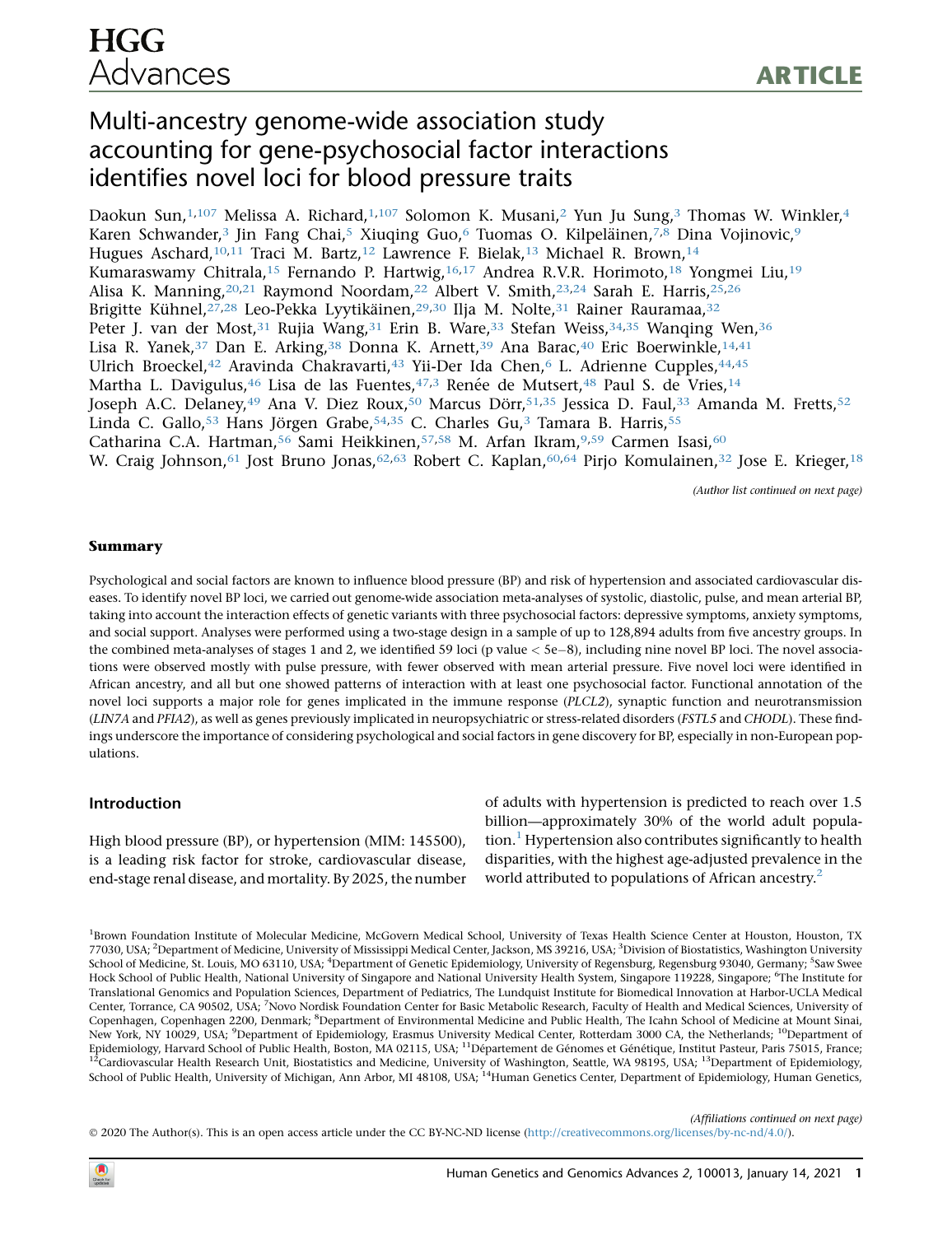Daniel Levy, 45,65 Lifelines Cohort Study, Jianjun Liu, <sup>66</sup> Kurt Lohman, <sup>19</sup> Annemarie I. Luik, <sup>9</sup> Lisa W. Martin, <sup>67</sup> Thomas Meitinger,<sup>68,69</sup> Yuri Milaneschi,<sup>70</sup> Jeff R. O'Connell,<sup>71,72</sup> Walter R. Palmas,<sup>73</sup> Annette Peters,<sup>28,74</sup> Patricia A. Peyser,<sup>13</sup> Laura Pulkki-Råback,<sup>75</sup> Leslie J. Raffel,<sup>76</sup> Alex P. Reiner,<sup>64</sup> Kenneth Rice,<sup>61</sup> Jennifer G. Robinson,<sup>77</sup> Frits R. Rosendaal,<sup>48</sup> Carsten Oliver Schmidt,<sup>78,35</sup> Pamela J. Schreiner,<sup>79</sup> Lars Schwettmann, 80 James M. Shikany, 81 Xiao-ou Shu, 36 Stephen Sidney, 82 Mario Sims, 2 Jennifer A. Smith,<sup>13,33</sup> Nona Sotoodehnia,<sup>83</sup> Konstantin Strauch, 84,85 E. Shyong Tai, 86,5 Kent D. Taylor, <sup>6</sup> André G. Uitterlinden,9,87 Cornelia M. van Duijn,9,88 Melanie Waldenberger,27,28,89 Hwee-Lin Wee,5,90 Wen-Bin Wei,<sup>91</sup> Gregory Wilson,<sup>92</sup> Deng Xuan,<sup>44</sup> Jie Yao,<sup>6</sup> Donglin Zeng,<sup>93</sup> Wei Zhao,<sup>13</sup> Xiaofeng Zhu,<sup>94</sup> Alan B. Zonderman,<sup>95</sup> Diane M. Becker,<sup>37</sup> Ian J. Deary,<sup>25,26</sup> Christian Gieger,<sup>27,28,96</sup> Timo A. Lakka,<sup>32,97,98</sup> Terho Lehtimäki,<sup>29,99</sup> Kari E. North,<sup>100</sup> Albertine J. Oldehinkel,<sup>56</sup> Brenda W.J.H. Penninx,<sup>70</sup> Harold Snieder,<sup>31</sup> (Author list continued on next page)

Both genetic and non-genetic influences have been implicated in the etiology of hypertension. In particular, genome-wide association studies (GWAS) have identified over 900 single nucleotide polymorphisms (SNPs) associated with BP traits, mostly in populations of European ancestry.<sup>3</sup> These explain only slightly more than a quarter of the estimated heritability of  $BP^3$ . The remaining unexplained heritability may be due in part to gene-environment interactions  $(GxE)$ .<sup>4</sup> Thus, incorporating GxE effects in GWAS of BP may yield novel loci and reveal new insights about the biology of BP regulation and hypertension pathophysiology. Moreover, the detection of GxE effects may allow us to more precisely predict individual disease risk in the context of potentially modifiable environmental, lifestyle, and behavioral risk factors.

The role of psychological and social factors in the etiology of hypertension is supported by several epidemiological investigations  $5,6$  and animal model studies.<sup>7</sup> For example, anxiety and depressive symptoms have been consistently

and Environmental Sciences, School of Public Health, The University of Texas Health Science Center at Houston, Houston, TX 77030, USA; <sup>15</sup>Health Disparities Research Section, Laboratory of Epidemiology and Population Sciences, National Institute on Aging, National Institutes of Health, Baltimore, MD 20892, USA; <sup>16</sup>Postgraduate Programme in Epidemiology, Federal University of Pelotas, Pelotas RS 96010-610, Brazil; <sup>17</sup>Medical Research Council Integrative Epidemiology Unit, University of Bristol, Bristol BS8 1TH, UK; <sup>18</sup>Laboratory of Genetics and Molecular Cardiology, Heart Institute (InCor), University of São Paulo Medical School, São Paulo 01246-903, Brazil; <sup>19</sup>Division of Cardiology, Department of Medicine, Duke Molecular Physiology Institute, Duke University School of Medicine, Durham, NC 27701, USA; <sup>20</sup>Clinical and Translational Epidemiology Unit, Massachusetts General Hospital, Boston, MA 02114, USA; <sup>21</sup>Department of Medicine, Harvard Medical School, Boston, MA 02115, USA; <sup>22</sup>Section of Gerontology and Geriatrics, Department of Internal Medicine, Leiden University Medical Center, Leiden 2311 EZ, the Netherlands; <sup>23</sup>Department of Biostatistics, University of Michigan, Ann Arbor, MI 48108, USA; <sup>24</sup>Icelandic Heart Association, Kopavogur 201, Iceland; <sup>25</sup>Department of Psychology, Centre for Cognitive Ageing and Cognitive Epidemiology, The University of Edinburgh, Edinburgh EH8 9JZ, UK; <sup>26</sup>Centre for Cognitive Ageing and Cognitive Epidemiology, The University of Edinburgh, Edinburgh EH8 9JZ, UK; <sup>27</sup>Research Unit of Molecular Epidemiology, Helmholtz Zentrum München, German Research Center for Environmental Health, Neuherberg 85764, Germany; <sup>28</sup>Institute of Epidemiology, Helmholtz Zentrum München, German Research Center for Environmental Health, Neuherberg 85764, Germany; <sup>29</sup>Department of Clinical Chemistry, Fimlab Laboratories, Tampere 33101, Finland; <sup>30</sup>Department of Clinical Chemistry, Finnish Cardiovascular Research Center - Tampere, Faculty of Medicine and Life Sciences, University of Tampere, Tampere 33101, Finland; <sup>31</sup>Department of Epidemiology, University of Groningen, University Medical Center Groningen, Groningen 9713 GZ, the Netherlands; <sup>32</sup>Foundation for Research in Health Exercise and Nutrition, Kuopio Research Institute of Exercise Medicine, Kuopio 70100, Finland; <sup>33</sup>Survey Research Center, Institute for Social Research, University of Michigan, Ann Arbor, MI 48104, USA; <sup>34</sup>Interfaculty Institute for Genetics and Functional Genomics, University Medicine Greifswald, Greifswald 17489, Germany; 35DZHK (German Centre for Cardiovascular Health), Partner Site Greifswald, Greifswald 17475, Germany; 36Division of Epidemiology, Department of Medicine, Vanderbilt University School of Medicine, Nashville, TN 37232, USA; 37Division of General Internal Medicine, Department of Medicine, Johns Hopkins University School of Medicine, Baltimore, MD 21205, USA; <sup>38</sup>McKusick-Nathans Institute of Genetic Medicine, Johns Hopkins University School of Medicine, Baltimore, MD 21205, USA; <sup>39</sup>Dean's Office, University of Kentucky College of Public Health, Lexington, KY 40563, USA; <sup>40</sup>MedStar Heart and Vascular Institute, Washington, DC 20010, USA; <sup>41</sup>Human Genome Sequencing Center, Baylor College of Medicine, Houston, TX 77030, USA; <sup>42</sup>Section of Genomic Pediatrics, Department of Pediatrics, Medicine and Physiology, Medical College of Wisconsin, Milwaukee, WI 53226, USA; <sup>43</sup>Center for Human Genetics and Genomics, New York University School of Medicine, New York, NY 10016, USA; <sup>44</sup>Department of Biostatistics, Boston University School of Public Health, Boston, MA 02118, USA; <sup>45</sup>NHLBI Framingham Heart Study, Framingham, MA 01702, USA; <sup>46</sup>Division of Minority Health, Department of Epidemiology, University of Illinois, Chicago, IL, USA; 47Cardiovascular Division, Department of Medicine, Washington University, St. Louis, MO, USA; <sup>48</sup>Department of Clinical Epidemiology, Leiden University Medical Center, Leiden 2311 EZ, the Netherlands; <sup>49</sup>College of Pharmacy, University of Manitoba, Winnipeg MB R3E 0T5, Canada; <sup>50</sup>Department of Epidemiology and Biostatistics, Drexel University, Philadelphia, PA 19104, USA; <sup>51</sup>Department of Internal Medicine B, University Medicine Greifswald, Greifswald 17489, Germany; 52Cardiovascular Health Research Unit, Epidemiology, Medicine, and Health Services, University of Washington, Seattle, WA 98195, USA; <sup>53</sup>Department of Psychology, San Diego State University, San Diego, CA 92182, USA; <sup>54</sup>Department Psychiatry and Psychotherapy, University Medicine Greifswald, Greifswald 17489, Germany; <sup>55</sup>Laboratory of Epidemiology and Population Sciences, National Institute on Aging, National Institutes of Health, Bethesda, MD 20892, USA; <sup>56</sup>Interdisciplinary Center Psychopathology and Emotion Regulation, University of Groningen, University Medical Center Groningen, Groningen 9713 GZ, the Netherlands; <sup>57</sup>Institute of Clinical Medicine, Internal Medicine, University of Eastern Finland, Kuopio 70100, Finland; <sup>58</sup>Institute of Biomedicine, School of Medicine, University of Eastern Finland, Kuopio Campus 70100, Finland; <sup>59</sup>Department of Neurology, Erasmus University Medical Center, Rotterdam 3000 CA, the Netherlands; <sup>60</sup>Department of Epidemiology and Population Health, Albert Einstein College of Medicine, New York, NY 10461, USA; 61Department of Biostatistics, University of Washington, Seattle, WA 98195, USA; <sup>62</sup>Department of Ophthalmology, Medical Faculty Mannheim, University Heidelberg, Mannheim 68167, Germany; <sup>63</sup>Beijing Institute of Ophthalmology, Beijing Ophthalmology and Visual Science Key Lab, Beijing Tongren Eye Center, Capital Medical University, Beijing, China; <sup>64</sup>Division of Public Health Sciences, Fred Hutchinson Cancer Research Center, Seattle, WA 98109, USA; <sup>65</sup>Department of Medicine, Boston University, Boston, MA 02118, USA; <sup>66</sup>Genome Institute of Singapore, Agency for Science Technology and Research, Singapore 138632, Singapore; <sup>67</sup>Division of Cardiology, George Washington University School of Medicine and Health Sciences, Washington, DC 20052, USA; <sup>68</sup>Institute of Human Genetics, Helmholtz Zentrum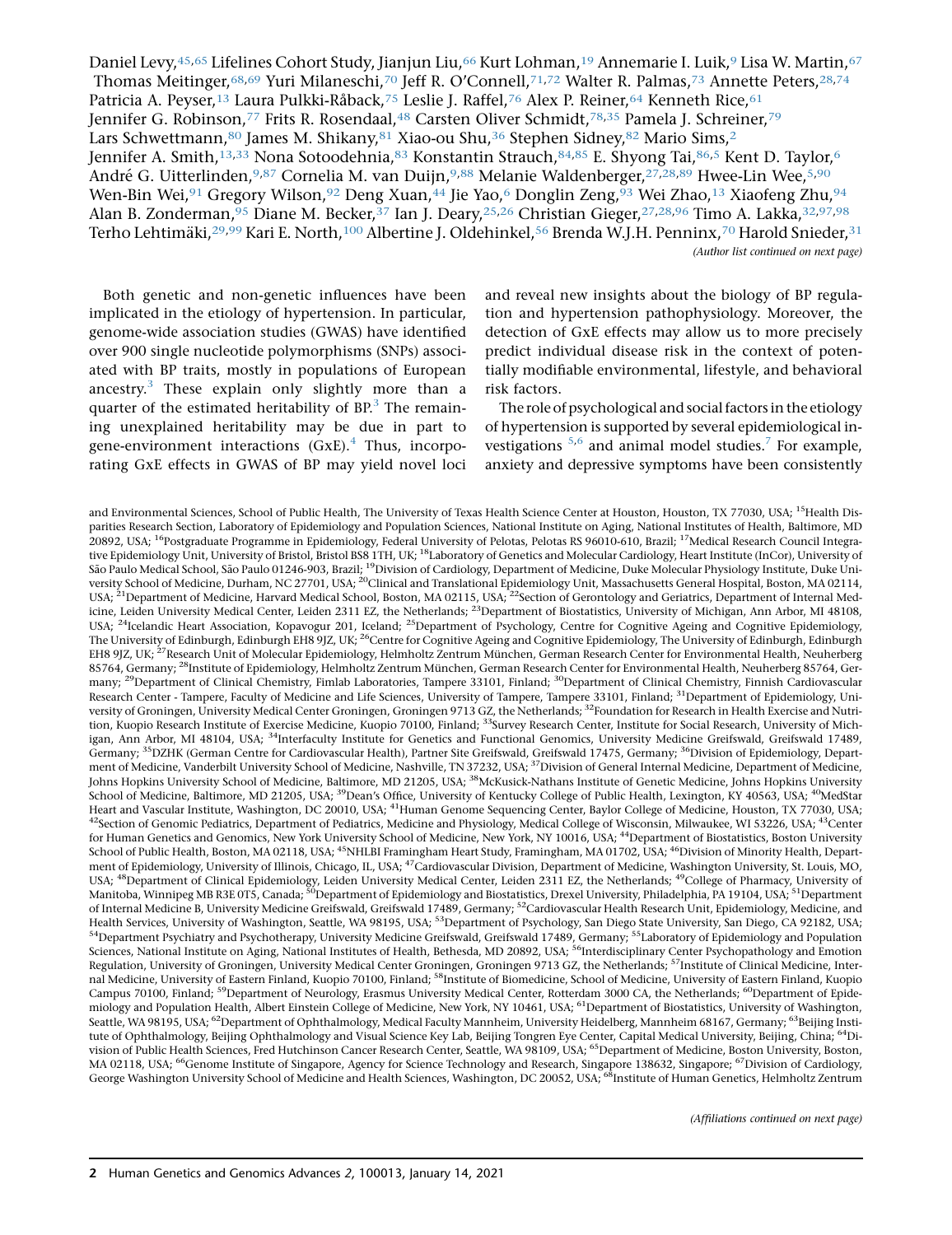Ya-Xing Wang,<sup>101</sup> David R. Weir,<sup>33</sup> Wei Zheng,<sup>36</sup> Michele K. Evans,<sup>15</sup> W. James Gauderman,<sup>102</sup> Vilmundur Gudnason,24,103 Bernardo L. Horta,16 Ching-Ti Liu,44 Dennis O. Mook-Kanamori,48,104 Alanna C. Morrison,<sup>14</sup> Alexandre C. Pereira,<sup>18</sup> Bruce M. Psaty,<sup>52,105</sup> Najaf Amin,<sup>9</sup> Ervin R. Fox,<sup>2</sup> Charles Kooperberg,<sup>64</sup> Xueling Sim,<sup>5</sup> Laura Bierut,<sup>106</sup> Jerome I. Rotter,<sup>6</sup> Sharon L.R. Kardia,<sup>13</sup> Nora Franceschini,<sup>100</sup> Dabeeru C. Rao,<sup>3</sup> and Myriam Fornage<sup>1,14,\*</sup>

associated with a higher risk of hypertension.<sup>5,8</sup> In a systematic review of 15 prospective cohort studies, individuals with a high burden of psychological symptoms (anxiety, depression, and anger) had an 8% higher risk of hypertension compared to those reporting a low burden.<sup>9</sup> However, few studies have investigated potential effect modifications of genetic factors on BP traits by psychosocial factors.<sup>10</sup> To fill this gap in knowledge, we performed genome-wide association meta-analyses of systolic, diastolic, pulse, and mean arterial BP in the context of three psychosocial factors depressive symptomatology, anxiety symptomatology, and social support—in a sample of up to 128,894 adults from five ancestry groups.

## Subjects and methods

#### Study design and participating studies

The study was conducted in the setting of the Gene-Lifestyle Interactions Working Group of the Cohorts for Heart and Aging Research in Genomic Epidemiology (CHARGE) Consortium.<sup>11,</sup> <sup>12</sup> Study participants included adult men and women aged 18-80 years from five self-reported ancestry groups: African (AFR), Asian (ASN), Brazilian admixed (BRA), European (EUR), and His-

panic (HIS). Genome-wide association analyses accounting for gene-psychosocial factor interactions were carried out using a two-stage design (Figure 1). Stage 1 comprised up to 31 cohorts, including up to 68,450 individuals from the five self-reported ancestry groups. Stage 2 comprised up to 20 cohorts, including up to 61,046 individuals from four self-reported ancestry groups: AFR, ASN, EUR, and HIS. Not all studies or participants had data on all three psychosocial factors, so the number of participating studies and sample sizes varies for each exposure analysis (Figure 1). Details about the participating studies are provided in the Supplemental subjects and methods. Procedures were in accordance with the ethical standards of the responsible committee on human experimentation (institutional and national). Each study obtained written informed consent from the participants and approval from the appropriate institutional review boards.

To detect novel loci with potentially underlying SNP by psychosocial factor (SNP  $\times$  Psy) interaction effects, we used two complementary approaches: (1) both the SNP main effect and interaction effect on BP levels were jointly assessed using a twodegrees-of-freedom (2-df) test; (2) the effect of interaction alone was assessed using a 1-df test. When both the SNP main effect and interaction effect are present, the 2-df is more powerful<sup>13</sup> and, thus, may help identify BP-associated loci for which the 1-df test is underpowered.

München, German Research Center for Environmental Health, Neuherberg 85764, Germany; <sup>69</sup>Institute of Human Genetics, Technische Universität München, Munich 81675, Germany; <sup>70</sup>Department of Psychiatry, Amsterdam Neuroscience and Amsterdam Public Health Research Institute, VU University Medical Center, Amsterdam 1081 HV, the Netherlands; <sup>71</sup>Division of Endocrinology, Diabetes, and Nutrition, University of Maryland School of Medicine, Baltimore, MD 21201, USA; <sup>72</sup>Program for Personalized and Genomic Medicine, University of Maryland School of Medicine, Baltimore, MD 21201, USA; <sup>73</sup>Division of General Medicine, Department of Medicine, Columbia University Medical Center, New York, NY 10032, USA; <sup>74</sup>DZHK (German Centre for Cardiovascular Research), Partner Site Munich Heart Alliance, Neuherberg 85764, Germany; 75Faculty of Medicine, Department of Psychology and Logopedics, University of Helsinki, Helsinki 0100, Finland; <sup>76</sup>Division of Genetic and Genomic Medicine, Department of Pediatrics, University of California, Irvine, Irvine, CA 92697, USA; <sup>77</sup>Departments of Epidemiology and Medicine, University of Iowa, Iowa City, IA 52242, USA; <sup>78</sup>Institute for Community Medicine, University Medicine Greifswald, Greifswald 17489, Germany; <sup>79</sup>Division of Epidemiology & Community Health, School of Public Health, University of Minnesota, Minneapolis, MN 55455, USA; <sup>80</sup>Institute of Health Economics and Health Care Management, Helmholtz Zentrum München, German Research Center for Environmental Health, Neuherberg 85764, Germany; 81Division of Preventive Medicine, School of Medicine, University of Alabama at Birmingham, Birmingham, AL 35294, USA; <sup>82</sup>Division of Research, Kaiser Permanente of Northern California, Oakland, CA 94612, USA; <sup>83</sup>Cardiovascular Health Research Unit, Division of Cardiology, University of Washington, Seattle, WA 98195, USA; <sup>84</sup>Institute of Genetic Epidemiology, Helmholtz Zentrum München, German Research Center for Environmental Health, Neuherberg 85764, Germany; 85Institute of Medical Informatics, Biometry, and Epidemiology, Ludwig-Maximilians-Universitat Munchen, Munich, 80539 Germany; <sup>86</sup>Department of Medicine, Yong Loo Lin School of Medicine, National University of Singapore, Singapore 119077, Singapore; <sup>87</sup>Department of Internal Medicine, Erasmus University Medical Center, Rotterdam 3000 CA, the Netherlands; <sup>88</sup>Nuffield Department of Population Health, University of Oxford, Oxford OX3 7LF, UK; <sup>89</sup>German Center for Cardiovascular Research (DZHK), Partner Site Munich Heart Alliance, Munich 85764, Germany; <sup>90</sup>Department of Pharmacy, Faculty of Science, National University of Singapore, Singapore 119077, Singapore; <sup>91</sup>Beijing Tongren Eye Center, Beijing Tongren Hospital, Capital Medical University, Beijing, China; <sup>92</sup>Jackson Heart Study, School of Public Health, Jackson State University, Jackson, MS 39217, USA; <sup>93</sup>Department of Biostatistics, University of North Carolina Gilling School of Global Public Health, Chapel Hill, NC 27599, USA; <sup>94</sup>Department of Epidemiology and Biostatistics, Case Western Reserve University, Cleveland, OH 44106, USA; <sup>95</sup>Behavioral Epidemiology Section, Laboratory of Epidemiology and Population Sciences, National Institute on Aging, National Institutes of Health, Baltimore, MD 21201, USA; <sup>96</sup>German Center for Diabetes Research (DZD e.V.), Neuherberg 85764, Germany; <sup>97</sup>Institute of Biomedicine, School of Medicine, University of Eastern Finland, Kuopio Campus, Kuopio 70211, Finland; 98Department of Clinical Physiology and Nuclear Medicine, Kuopio University Hospital, Kuopio 70211, Finland; <sup>99</sup>Department of Clinical Chemistry, Finnish Cardiovascular Research Center - Tampere, Faculty of Medicine and Health Technology, University of Tampere, Tampere 33100, Finland; <sup>100</sup>Department of Epidemiology, University of North Carolina Gillings School of Global Public Health, Chapel Hill, NC 27516, USA; <sup>101</sup>Beijing Institute of Ophthalmology, Beijing Tongren Eye Center, Beijing Ophthalmology and Visual Science Key Lab, Beijing Tongren Hospital, Capital Medical University, Beijing, China; <sup>102</sup>Biostatistics, Preventive Medicine, University of Southern California, Los Angeles, CA 90007, USA; <sup>103</sup>Faculty of Medicine, University of Iceland, Reykjavik 102, Iceland; <sup>104</sup>Department of Public Health and Primary Care, Leiden University Medical Center, Leiden 2311 EZ, the Netherlands; <sup>105</sup>Kaiser Permanente Washington Health Research Institute, Seattle, WA 98101, USA; <sup>106</sup>Department of Psychiatry, Washington University School of Medicine, St. Louis, MO 63110, USA

 $^{107}\!$  These authors contributed equally to this work \*Correspondence: [myriam.fornage@uth.tmc.edu](mailto:myriam.fornage@uth.tmc.edu) [https://doi.org/10.1016/j.xhgg.2020.100013.](https://doi.org/10.1016/j.xhgg.2020.100013)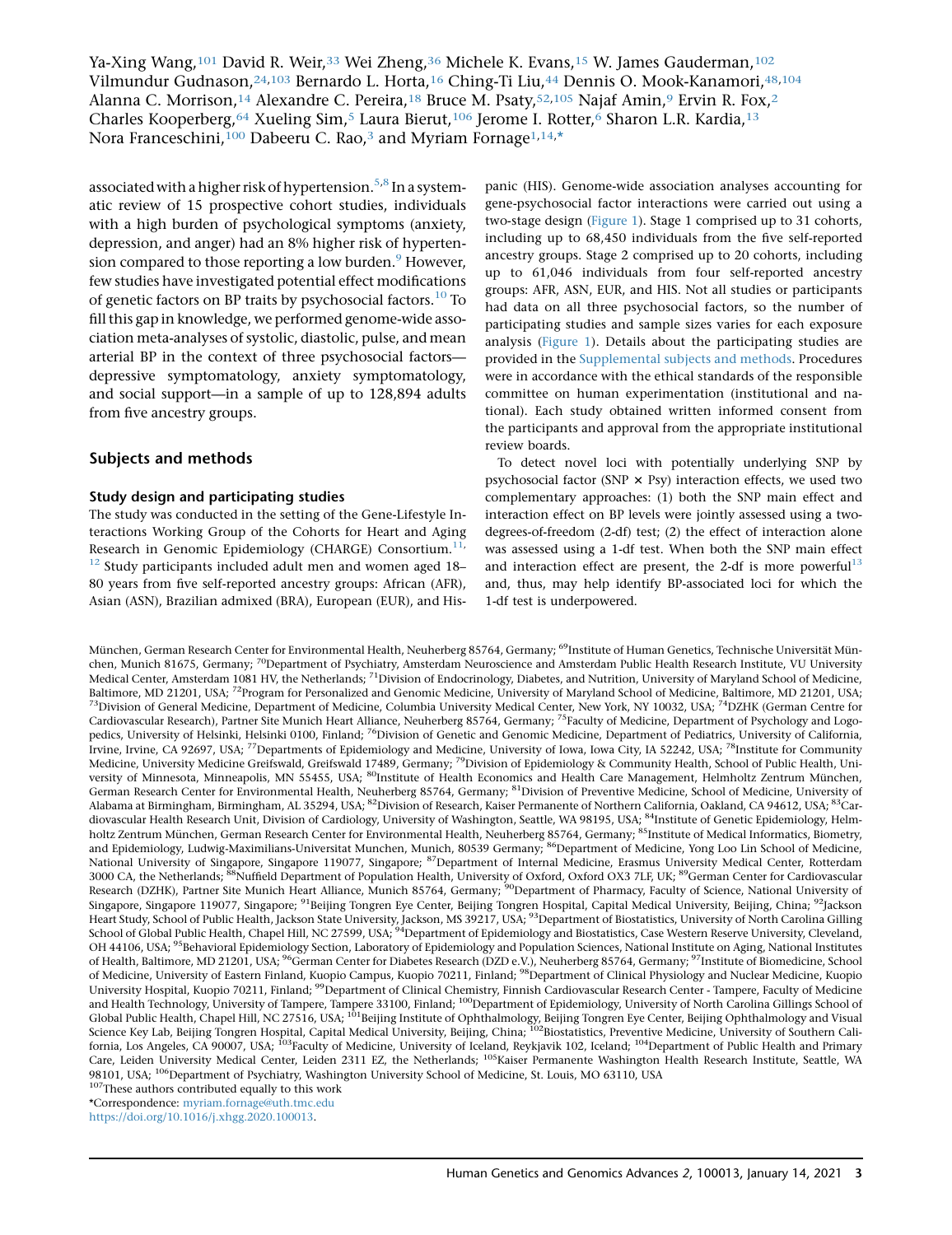

#### Figure 1. Overall study design

For each BP trait, association analyses were performed taking into account the interaction effects of genetic variants with each of three psychosocial factors: depressive symptoms (DEPR), anxiety (ANXT), and social support (SOCS). For each ancestry group, study-specific results were combined to perform a 1-degree of freedom (1-df) test for an interaction effect and a 2-df joint test of SNP main and interaction effects. Analyses were carried out separately in five selfreported ancestry groups: European (EUR), African (AFR), Asian (ASN), Hispanic (HIS), and Brazilian (BRA), and combined in a trans-ethnic meta-analysis. Sample sizes for each analysis are shown.  $N_e$ , number of subjects in the exposed strata  $(E = 1)$ .

#### Blood pressure traits

Four BP measures were separately modeled: systolic blood pressure (SBP), diastolic blood pressure (DBP), mean arterial pressure (MAP), and pulse pressure (PP). SBP and DBP were adjusted for the BP-lowering effect of antihypertensive medication use by adding 15 and 10 mm Hg, respectively, to the observed BP readings.<sup>14</sup> After adjustment, MAP was calculated as two-thirds of DBP plus one-third of SBP. PP was calculated as the difference between SBP and DBP. Winsorizing was performed for each BP value that was more than six standard deviations away from the mean. Descriptive statistics for the four BP traits in each stage 1 and stage 2 cohort are shown in Table S1.

#### Psychosocial exposures

Information on depressive symptomatology, anxiety symptomatology, and social support was collected in each participating study using validated screening questionnaires (Table S2). Each measure of psychosocial exposure was dichotomized. To harmonize psychosocial exposures assessed using different screening instruments, we used recommended standard cut points specific to the screening instrument to define high depressive symptoms and high anxiety symptoms, whereas low social support was defined based on the lowest quartile of the perceived social support score in each study (all coded as  $E = 1$ ). Details about the screening instruments used to measure depressive and anxiety symptomatology and social support and the cut points used to define the dichotomous variables in each study are shown in Table S2. BP readings and psychosocial questionnaires were taken at the same examination.

#### Genotype data

All cohorts performed genotyping on Illumina or Affymetrix arrays and imputed to the 1000 Genomes Project reference haplotypes.<sup>15</sup> Most studies used the Phase I Integrated Release Version 3 reference panel (2010-11 data freeze, 2012-03-14 haplotypes), which contains haplotypes for 1,092 individuals of all ethnic backgrounds.15 Information on genotype and imputation for each study is presented in Table S3. Although we refer to the analyzed variants as SNPs, the imputed data also include indels (insertions and deletions).

#### Study-specific statistical analysis

We considered three statistical models to satisfy slightly different purposes:<sup>12</sup>

Model 1 is a joint effect model and is our primary model. It represents the joint analysis of the effects of the SNP, psychosocial exposure, and their interaction:

$$
E[BP] = \beta_0 + \beta_{SNP} SNP + \beta_E E + \beta_{SNP*E} SNP * E + \beta_C C
$$

where E is the psychosocial variable and C represents all covariates (including age, sex, cohort-specific variables, and principal components [PCs]). PCs were derived from the directly measured genotype data and adjusted as appropriate for each study population. Information on PCs and additional study-specific covariates included in each analysis is provided in Table S3. Each SNP was coded under the assumption of an additive model. The model incorporated a SNP  $\times$  Psy interaction effect. A 2-df joint test was used to simultaneously evaluate the significance of SNP and SNP  $\chi$  Psy effects under the null hypothesis that  $\beta_{SNP} = \beta_{SNP^*E} = 0.16$ A 1-df test was also used to test for the interaction term alone under the null hypothesis that  $\beta_{SNP^*E} = 0$ .

Model 2 is a SNP main effect model:

$$
E[BP] = \beta_0 + \beta_{SNP} SNP + \beta_C C
$$

which was analyzed among those measured for the relevant psychosocial factor. Model 2 is used to identify SNPs with main effects only.

Model 3 is a psychosocial context-dependent SNP main effect model:

$$
E[BP] = \beta_0 + \beta_{SNP} SNP + \beta_E E + \beta_C C
$$

which estimated the per-allele effect of the SNP on BP adjusting for an individual psychosocial factor. Model 3 is used to identify SNPs from the joint model that would be missed when the interaction term is not used.

Stage 1 cohorts performed ancestry-specific association analyses using all three models, while stage 2 cohorts performed analyses using Model 1 only. All association analyses within cohorts were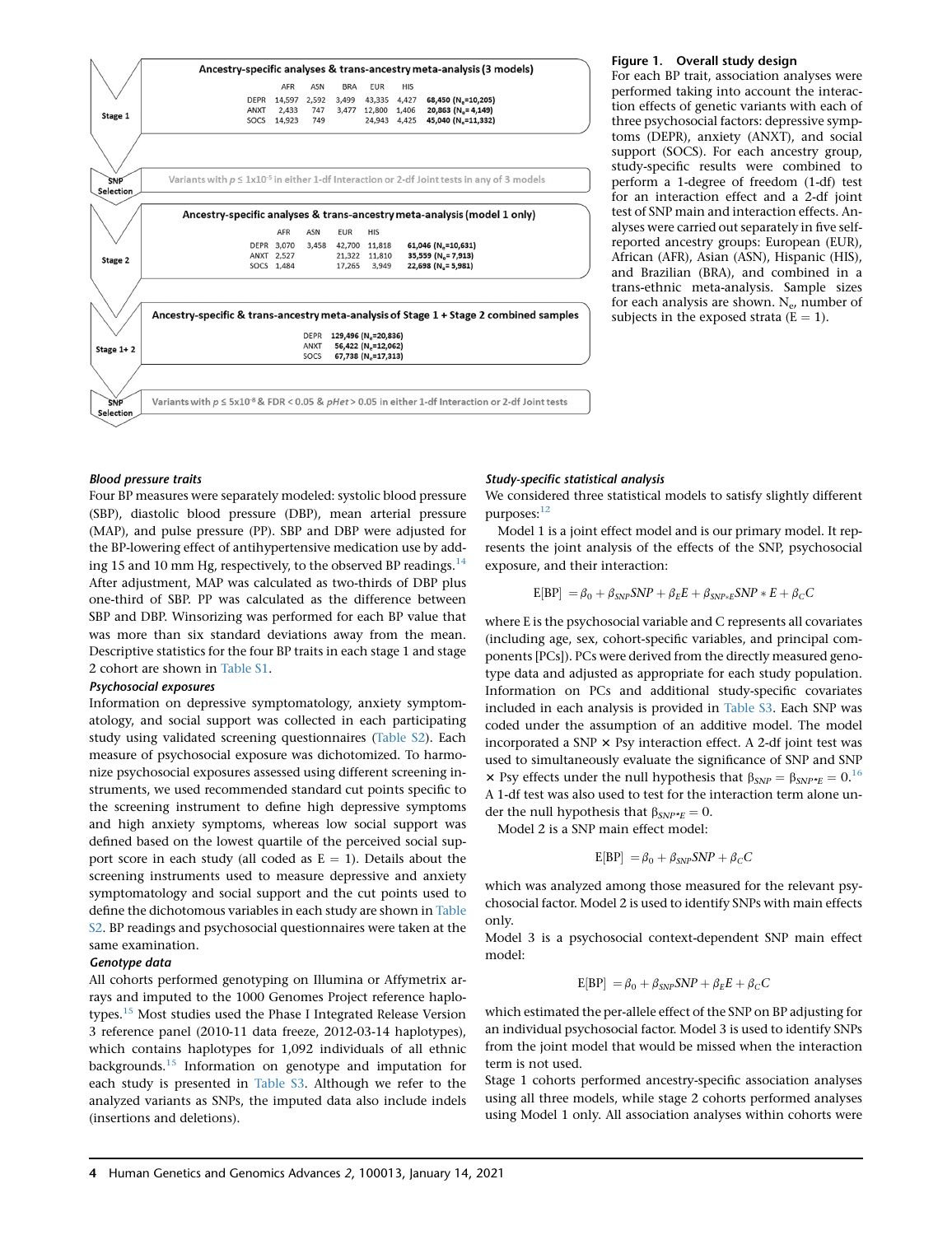performed with various analytical software as described in Table S3.

#### Quality control and meta-analyses

Extensive quality control (QC) was performed for both the studyspecific results and the meta-analyses results using EasyQC.<sup>17</sup> For each study, SNPs were filtered out if they had a minor allele frequency (MAF) less than 0.01, a low imputation quality (INFO score less than 0.5), a discrepancy in MAF compared with the 1000 Genomes reference panel greater than 0.3, or if the product of 2 \* MAF  $N_{exposed}^*$  imputation quality score was less than 20. SNPs in the European-ancestry and multi-ancestry analyses had to be present in at least three cohorts and 3,000 participants to be reported. Due to the limited sample sizes, these criteria were relaxed for other ancestry-specific meta-analysis results, as shown in Table S4.

Inverse-variance weighted fixed-effect meta-analyses were conducted for all 3 models using METAL in stage  $1.^{18}$  Meta-analyses of the 2-df joint test and 1-df interaction test in the joint effect model (model 1) were carried out separately.<sup>13</sup> A 1-df Chi-square test was used to evaluate the 1-df interaction (model 1), SNP main effect (model 2), and psychosocial factor-adjusted SNP effect (model 3). A 2-df Wald test was used to jointly test the effects of both SNP and SNP  $\times$  Psy interaction. Meta-analyses were conducted within each ancestry separately, then combined in a transancestry meta-analysis. Genomic control correction was applied to the study-specific results and to the ancestry-specific meta-analysis results.<sup>19</sup> The quantile-quantile  $(QQ)$  plots and the estimated genomic control inflation factors for both 2-df and 1-df tests in stage 1 are shown in Figures S1–S6. There was mild to moderate inflation across most analyses ( $\lambda \sim 1.1$ ). Variants with p < 1e-5 in 1-df or 2-df tests in any meta-analysis and any of the three models were selected for stage 2 analyses.

In the focused discovery stage 2, only  $\sim$ 20,000 variants were investigated, and we used the same approaches as in stage 1 to perform ancestry-specific and trans-ancestry meta-analyses but without genomic control correction or variant filtering. The  $\sim$ 20,000 variants were examined for association with the 4 BP traits, in the context of the 3 psychosocial factors and in each of the 5 ancestry groups using the joint effect model (model 1).

Finally, we performed ancestry-specific and trans-ancestry metaanalyses of all the cohort-level data from stage 1 and stage 2 together (model 1 only). There was no variant filtering at that stage, and all available data from stage 1 and stage 2 were used. We computed false discovery rate (FDR) adjusted p values (qvalues) for the 2-df test using the p.adjust function in R, correcting for the number of analyses performed in stage 1 (4 BP traits, 3 psychosocial factors, and  $5 + 1$  ancestry/trans-ancestry groups). SNPs with  $p < 5e-8$  and  $q < 0.05$  and without any evidence of heterogeneity ( $p_{Het}$  > 0.05) in ancestry-specific meta-analyses for either the 1-df or 2-df test were considered statistically significant.

We defined a locus as the  $\pm 1$  Mbp region surrounding an index SNP and a novel locus as  $\pm 1$  Mbp away from an index SNP previously reported in the GWAS catalog and in Evangelou et al.<sup>3</sup>

#### Proportion of variance explained

We used the VarExp R package<sup>20</sup> to estimate the proportion of variance in each BP trait explained by previously reported BP variants and newly identified SNPs. The pruning threshold was set at  $r^2 =$ 0.2 to trim off redundant contribution from SNPs in high linkage disequilibrium (LD). Summary statistics and BP-SNP association estimates were derived from the meta-analyses of stages 1 and 2. Bioinformatics and functional annotation

We assessed the functional potential of identified SNPs in the meta-analyses using multiple tools. We first used HaploReg v4.1<sup>21</sup> and the Functional Mapping and Annotation (FUMA)<sup>22</sup> to annotate the functional features of our novel BP loci. Haploreg was used to evaluate the effect of the identified SNPs on transcription factor binding site motifs and to perform enhancer enrichment analysis. Specifically, we assessed the overlap of our novel BP-associated SNPs with predicted enhancers using the ChromHMM 15-state core model and a binomial test of enrichment relative to the background frequencies of all common variants in 127 cell types. FUMA was used to prioritize candidate genes at each of the novel BP loci by incorporating three mapping strategies (positional, expression Quantitative Trait Locus (eQTL), and chromatin interaction mappings), MAGMA gene-set analyses, and several other annotation tools, such as the Combined Annotation Dependent Depletion (CADD) score. $23$  We also used the Pheno-Scanner  $v2^{24}$  database to evaluate our novel BP-associated SNPs for association with diseases and traits, metabolites (metabolite quantitative trait loci, mQTL), gene expression (eQTL), proteins (protein quantitative trait loci, pQTL), and DNA methylation (methylation quantitative trait loci, methQTL). Finally, we carried out protein-protein interaction networks and pathways enrichment analyses using STRING v.11. $^{25}$ 

## Results

Stage 1 analyses comprised up to 68,450 participants from five ancestry groups (Figure 1). Descriptive statistics of the studies participating in stage 1 are shown in Table S1. The proportion of individuals with psychological symptoms varied by cohort and ancestry group. On average, 16% (range: 5%–41%) of individuals reported depressive symptoms and 24% (range: 6%–75%) reported anxiety symptoms.

In stage 1 genome-wide interaction meta-analyses, we identified 20,323 unique variants with suggestive evidence  $(p < 1e-5)$  of any BP trait association with at least one of the three models tested. These were then evaluated for BP association in stage 2 in an independent sample of up to 61,046 individuals from four race/ethnicity groups (AFR, ASN, EUR, and HIS) (Figure 1).

In meta-analyses combining stage 1 and 2 cohorts, we identified 1,624 SNPs in 59 loci with genome-wide significant BP associations ( $p <$  5e-8) (Table S5). A total of 597 SNPs in 28 loci were associated with SBP, 1,261 SNPs in 26 loci were associated with DBP, 570 SNPs in 26 loci were associated with MAP, and 150 SNPs in 19 loci were associated with PP. There were 604 SNPs associated with more than one BP trait (Figure S7). Almost all (1,614) SNPs were identified through the 2-df joint test only. Additionally, six SNPs in four loci were identified through the 1 df interaction test only, and 4 SNPs in 3 loci were identified through both. A total of 1,316 SNPs reached genome-wide significance in more than one association test (Table S5).

## Novel BP loci

Among the 59 genome-wide significant loci, 15 SNPs in 9 loci were at least 1 Mbp away from any previously reported BP locus and therefore considered novel (Table 1; Table S6). All of them reached genome-wide significance in the 2-df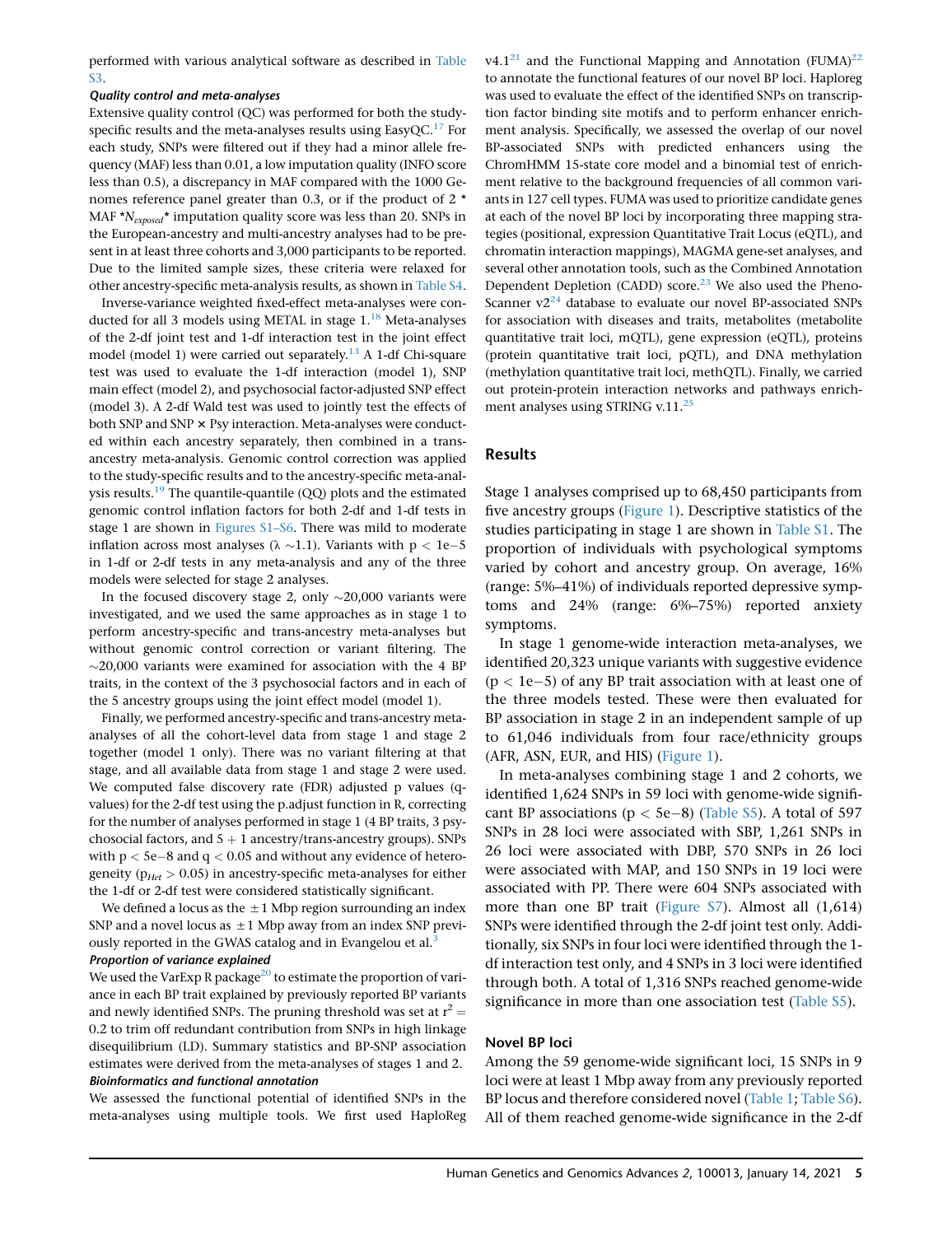| Novel loci associated with BP traits discovered in the combined analysis of stages 1 and 2<br>Table 1. |                   |             |                |              |                   |                             |                      |             |                              |       |                                                  |                                        |                                  |                      |                                |        |
|--------------------------------------------------------------------------------------------------------|-------------------|-------------|----------------|--------------|-------------------|-----------------------------|----------------------|-------------|------------------------------|-------|--------------------------------------------------|----------------------------------------|----------------------------------|----------------------|--------------------------------|--------|
| Locus                                                                                                  | Nearest gene rsID |             | CHR: position  |              | EA EAF            | MAF AA/EA/HIS/BR/ASN        | Effect <sup>a</sup>  | <b>SE</b>   | <b>IntEffect<sup>a</sup></b> | IntSE | P.2 df                                           | Q.2df                                  | P.1 df                           | HetPVal <sup>b</sup> | Most significant<br>2-df model | n      |
|                                                                                                        | CSF3R             | rs77010007  | 1:37049595     | $\mathsf{C}$ | 0.97              | 0.03/0/0/0/0                | 1.721                | 0.672       | 3.920                        | 1.167 |                                                  |                                        | 2.34E-08 4.81E-04 7.82E-04 0.338 |                      | AA-MAP-DEPR                    | 14,865 |
|                                                                                                        | CSF3R             | rs112421395 | 1:37056662     | $\mathsf{A}$ | 0.03              | 0.03/0/0/0/0                | $-1.864$ 0.664       |             | $-3.712$                     |       | $1.166$ $2.05E-08$ $4.24E-04$ $1.45E-03$ $0.364$ |                                        |                                  |                      | AA-MAP-DEPR                    | 14,865 |
| 2                                                                                                      | PLCL2             | rs60884297  | 3:17115469     | A            | 0.98              | 0.02/0/0/0/0                | $-0.106$ 0.638 5.125 |             |                              | 1.049 |                                                  |                                        | 1.39E-08 2.96E-04 1.03E-06 0.794 |                      | AA-PP-SOCS                     | 16,406 |
|                                                                                                        | PLCL2             | rs111333873 | 3:17123818     |              | 0.97              | 0.03/0/0/0/0                | $-0.004$ 0.587       |             | 4.970                        |       | 0.986 3.01E-09 7.16E-05 4.58E-07 0.753           |                                        |                                  |                      | AA-PP-SOCS                     | 16,406 |
|                                                                                                        | PLCL2             | rs73153364  | 3:17135437     |              | 0.03              | 0.03/0/0/0/0                | $-0.005$             | 0.533       | $-4.720$                     | 0.941 | $9.11E - 09$                                     |                                        | $1.99E - 04$ $5.26E - 07$        | 0.576                | AA-PP-SOCS                     | 16,406 |
| 3                                                                                                      | FSTL5             | rs138187213 | 4:162397256    | D            | 0.90 <sub>1</sub> | 0.10/0.16/0.26/0.19/0.41    | 0.105                | 0.301       | 3.311                        | 0.652 |                                                  | $3.63E - 08$ $7.08E - 04$ $3.75E - 07$ |                                  | 0.665                | AA-PP-DEPR                     | 14,534 |
|                                                                                                        | FSTL5             | rs5863461   | 4:162403550    | D            | 0.89              | 0.11/0.16/0.26/0.19/0.41    | 0.074                | 0.306 3.321 |                              |       | $0.646$ $2.87E-08$ $5.78E-04$ $2.72E-07$ $0.675$ |                                        |                                  |                      | AA-PP-DEPR                     | 14,534 |
| 4                                                                                                      | CASP8AP2          | rs9342214   | 6:90593029     | $\mathsf{A}$ | 0.91              | 0.01/0.01/0.12/0.05/0.42    | 0.055                |             | 0.234 2.430                  | 0.453 |                                                  |                                        | 4.72E-09 4.31E-05 7.97E-08 0.000 |                      | <b>TRANS-PP-ANXT</b>           | 23,157 |
| 5                                                                                                      | ACA59             | rs201673188 | 11:115004812 D |              | 0.06              | 0.06/0.25/0.07/0.18/0       | 0.249                | 0.440       | $-3.570$                     | 0.708 |                                                  |                                        | 3.86E-08 7.48E-04 4.53E-07 0.169 |                      | AA-PP-DEPR                     | 12,882 |
| 6                                                                                                      | ACSS3             | rs140203359 | 12:81590456    | A            | 0.99              | 0.01/0.01/0.11/0/0          | 0.400                | 0.578 4.444 |                              | 0.969 |                                                  | $3.23E-09$ $3.27E-05$                  | $4.46E - 06$ 0.575               |                      | EA-PP-SOCS                     | 32,600 |
| 7                                                                                                      | SNORD38           | rs142313940 | 13:90434805    | A            | 0.02              | 0.20/0.02/0.06/0.05/0.25    | $-0.405$             | 0.279       | $-2.586$                     | 0.552 | $4.01E - 09$                                     | $3.90E - 0.5$                          | 2.75E-06 0.792                   |                      | EA-PP-DEPR                     | 76.812 |
|                                                                                                        | SNORD38           | rs150161168 | 13:90434806    | A            | 0.02              | 0.21/0.02/0.06/0.05/0.25    | $-0.401$ 0.279       |             | $-2.594$                     |       | 0.551 3.87E-09 3.80E-05 2.55E-06 0.787           |                                        |                                  |                      | EA-PP-DEPR                     | 76,812 |
| 8                                                                                                      | 7SK               | rs202048896 | 18:36191432    | D            |                   | $0.96$ $0.04/0.04/0/0.02/0$ | 0.926                | 0.520 4.393 |                              |       | 0.936 9.86E-11 2.81E-06 2.67E-06 0.241           |                                        |                                  |                      | AA-MAP-DEPR                    | 14,534 |
| 9                                                                                                      | <b>CHODL</b>      | rs73321585  | 21:19312167    |              | 0.96              | 0.08/0/0.02/0.01/0          | 0.025                | 0.289       | 2.670                        | 0.532 |                                                  | $1.19E - 08$ $9.51E - 05$ $5.17E - 07$ |                                  | 0.003                | <b>TRANS-MAP-DEPR</b>          | 37,392 |
|                                                                                                        | <b>CHODL</b>      | rs73321586  | 21:19312525    | T            |                   | $0.04$ $0.08/0/0.02/0.01/0$ | 0.101                | 0.300       | $-2.773$                     |       | $0.548$ $3.67E-08$ $2.46E-04$ $4.25E-07$         |                                        |                                  | 0.002                | TRANSC-MAP-DEPR 34,421         |        |

SNPs with p  $<$  5  $\times$  10<sup>-8</sup> in the 2-df test or 1-df interaction test and at least 1 Mbp away from any previously reported BP locus are shown. EA, effect allele; EAF, effect allele frequency; MAF, minor allele frequency error; HetPVal, heterogeneity p value, AA, African ancestry; EUR, European ancestry; HIS, Hispanic ancestry; BR, Brazilian ancestry; ASN, Asian ancestry; df, degrees of freedom; P.2df, P value of the joint test of SNP main and interaction effect with 2 df; Q.2df, false discovery rate q value of the joint test with 2 df; P.1 df, P value of the interaction test with 1 df; TRANS, transethnic meta-analysis; DEPR, depressive symptomatology; ANXT, symptomatology; SOCS, social support; PP, pulse pressure; MAP, mean arterial pressure; n, total sample size. <sup>a</sup>SNP main (Effect) and interaction (IntEffect) effects estimated in the joint model. Effect is in mm Hg.

 $^{\text{b}}$ p Value for heterogeneity in the stage 1  $+$  2 in the most significant 2-df model.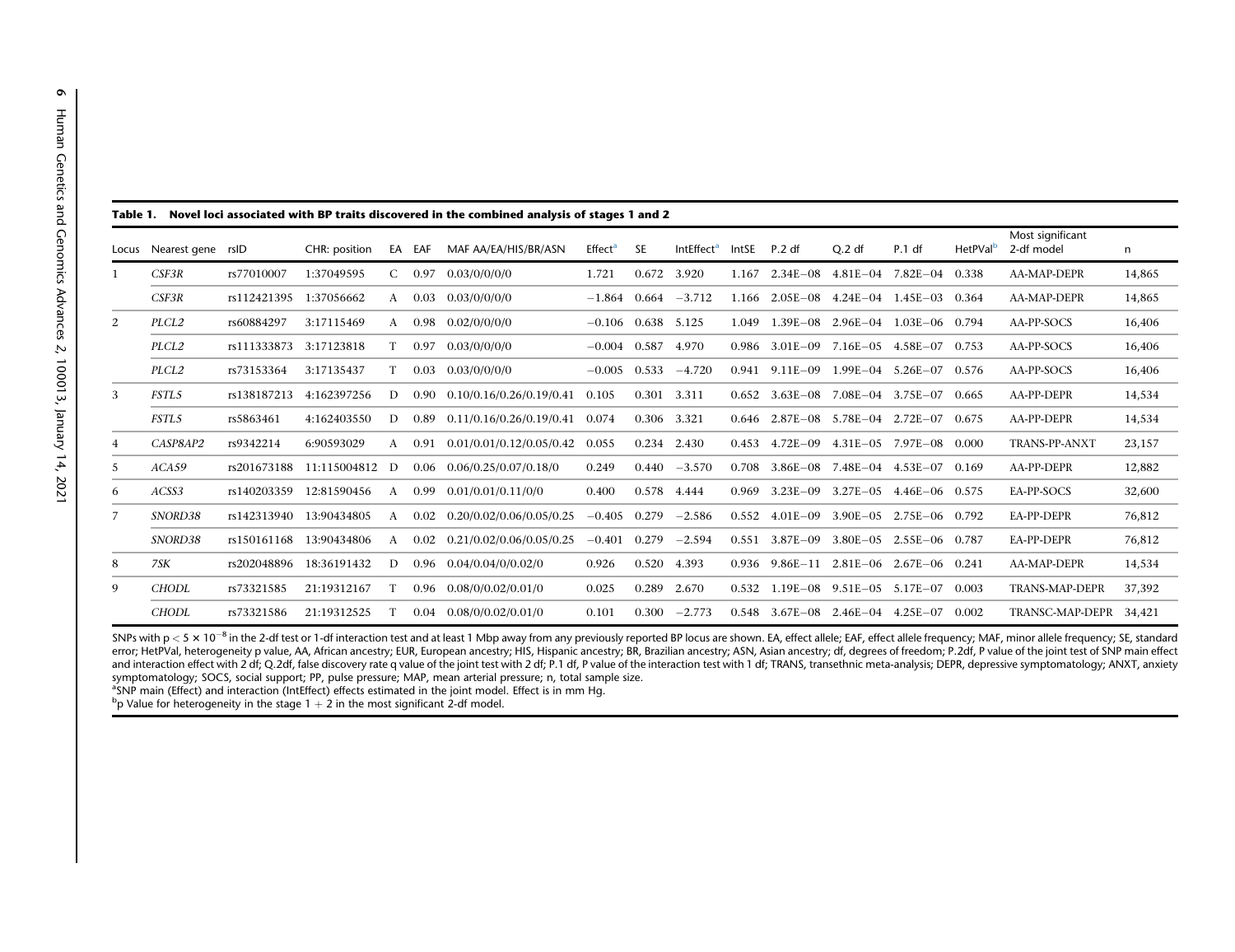test, and all but one showed suggestive evidence of interaction (1-df  $p < 0.05/59 = 8.5e-4$ ). Indeed, as shown in forest plots (Figures S8–S12), associations at these novel loci were predominantly driven by interaction effects. Ten of the newly identified variants were discovered through modeling of interaction effects with depressive symptomatology, another four with social support, and only one with anxiety. Except for the two variants in the FSTL5 gene on chromosome 4, the novel variants were of low frequency (MAF, 0.01–0.05) in the population in which they were identified. Nine of the 15 variants were discovered in analyses of populations of AFR ancestry. The enhanced discovery of novel loci in AFR ancestry may be due to differences in allele frequencies among ancestry groups. Indeed, five of the nine variants discovered in analyses of populations of AFR ancestry were not observed in any other ancestry. Seven of the 15 novel variants were not observed in individuals of EUR ancestry. Alternatively, SNP  $\times$  Psy interaction effect sizes may be greater in AFR ancestry. For example, while rs201673188 is more common in EUR than AFR, the interaction of SNP with depressive symptomatology was associated with a decrease in PP of 3.57 mm Hg compared to 0.00 mm Hg in EUR (Table S5). The two low-frequency variants on chromosome 13 identified in EUR ancestry showed some evidence of BP association in AFR ancestry, where they were more common (MAF = 0.20) (2-df  $p = 3.5e-3$ ; 1-df  $p = 2.3e-3$ ). Three novel SNPs were identified in the trans-ancestry meta-analyses. However, these exhibited significant heterogeneity by ancestry ( $p_{Het}$  < 0.016), with significance being driven by results from a single ancestry group comprising stage 1 cohorts only (Table S7). Further replication of the association of these 3 SNPs with BP is therefore warranted.

## Known BP loci

The remaining 1,609 SNPs reaching genome-wide significance mapped within 1 Mbp of 50 previously reported BP SNPs. These were mostly identified in European ancestry samples. Of the 1,609 SNPs, 117 showed nominally significant interaction effects (1-df  $p < 0.05$ ), and these were mostly observed in African ancestry samples or trans-ancestry meta-analyses (Table S5).

We further assessed gene-psychosocial factor interactions on BP at previously known loci<sup>3</sup> in our dataset. Of 983 previously reported BP loci, 976 were present in our meta-analyses of stages 1 and 2. After harmonization of risk alleles against the previously published results, we tested for interaction in the 976 index SNPs. A Bonferroni-corrected p value threshold controlling for the number of SNPs tested (976), the number of BP traits (4), the number of Psy traits (3), and the number of ancestry groups (5) was used. There was evidence of gene-psychosocial interaction for 14 known independent SNPs (1-df  $p < 0.05/976 \times 4 \times 3 \times 5 =$  $8.5e-7$ ), including 9 SNPs reaching genome-wide significance (Table S8). Notably, while these BP loci were identified from populations of EUR ancestry, the most significant evidence of interaction with psychosocial factors was obtained in samples of non-EUR ancestry.

## Proportion of variance explained

We used ancestry-specific LD-pruned ( $r^2$  < 0.2) known and novel BP SNPs to calculate the percent variance explained by the SNP main effect and the SNP-psychosocial factor interaction effect. The highest percent variance explained was 10.4% for DBP among Asian individuals when the SNP main effect and anxiety symptoms interactive effects were jointly modeled (Table S9). Notably, except for populations of EUR ancestry, the percent variance explained by interaction effects at the identified SNPs was at least equal to or greater than that explained by the SNP main effects. This was especially striking in the AFR ancestry group. Consistently, the percent variance explained by the joint effects of SNPs and psychosocial factors was 1.3- to 3.7 fold greater than that of the SNP main effects across the 4 BP traits, with the greatest difference observed for the joint effect of SNP  $\times$  depressive symptoms (DEPR) in AFR ancestry (Table S9).

## Functional annotation and gene prioritization

Most newly identified SNPs were annotated as either intronic or intergenic. This suggests evidence of regulatory mechanisms by which the identified SNPs may influence BP. Indeed, functional annotation using HaploReg v.4.1 $^{21}$ and FUMA $^{22}$  showed evidence of regulatory motif disruption and overlap with predicted enhancers in major tissue types for the identified SNPs (Table S10). Enhancer enrichment analysis in HaploReg v.4.1 $^{21}$  showed that the strongest signal was in primary natural killer cells from peripheral blood ( $p = 0.01$ ), suggesting a possible role of innate immunity as a mechanism underlying these novel associations. Functional annotation was also conducted on all SNPs in moderate LD ( $r^2 > 0.6$ ) with the identified novel SNPs (Table S11). Among the 125 SNPs that encompass the index SNPs and variants in LD, only two were exonic. These include a stop-loss variant (rs60111091) in PLCL2 in high LD with the index variant rs111333873 on chromosome 3 (Locus #2). Several SNPs in LD with the novel index SNPs exhibited high CADD scores, suggesting that they are likely pathogenic. One SNP with a CADD score of 16.2 and in complete LD with rs140203359 (Locus #6) was located in an intron of LIN7A (MIM: 603380). Interestingly, rs140203359 was also identified as an eQTL for LIN7A in whole blood (Table S12). Two SNPs with similarly high CADD scores and in moderately high LD with rs73321585 (Locus #9) were located in an intron of CHODL. Chromatin interaction mapping showed significant evidence of long-range interactions of rs60884297 and nearby SNPs (Locus #2) with the promoter of ANKRD28 (MIM: 611122), DAZL (MIM: 601486), and PLCL2 (MIM: 614276) in aortic and left ventricular tissues (Table S13). These three genes were predicted to be highly intolerant to a loss-of-function mutation (probability of loss-of-function intolerance (pLI) score  $> 0.9$ ).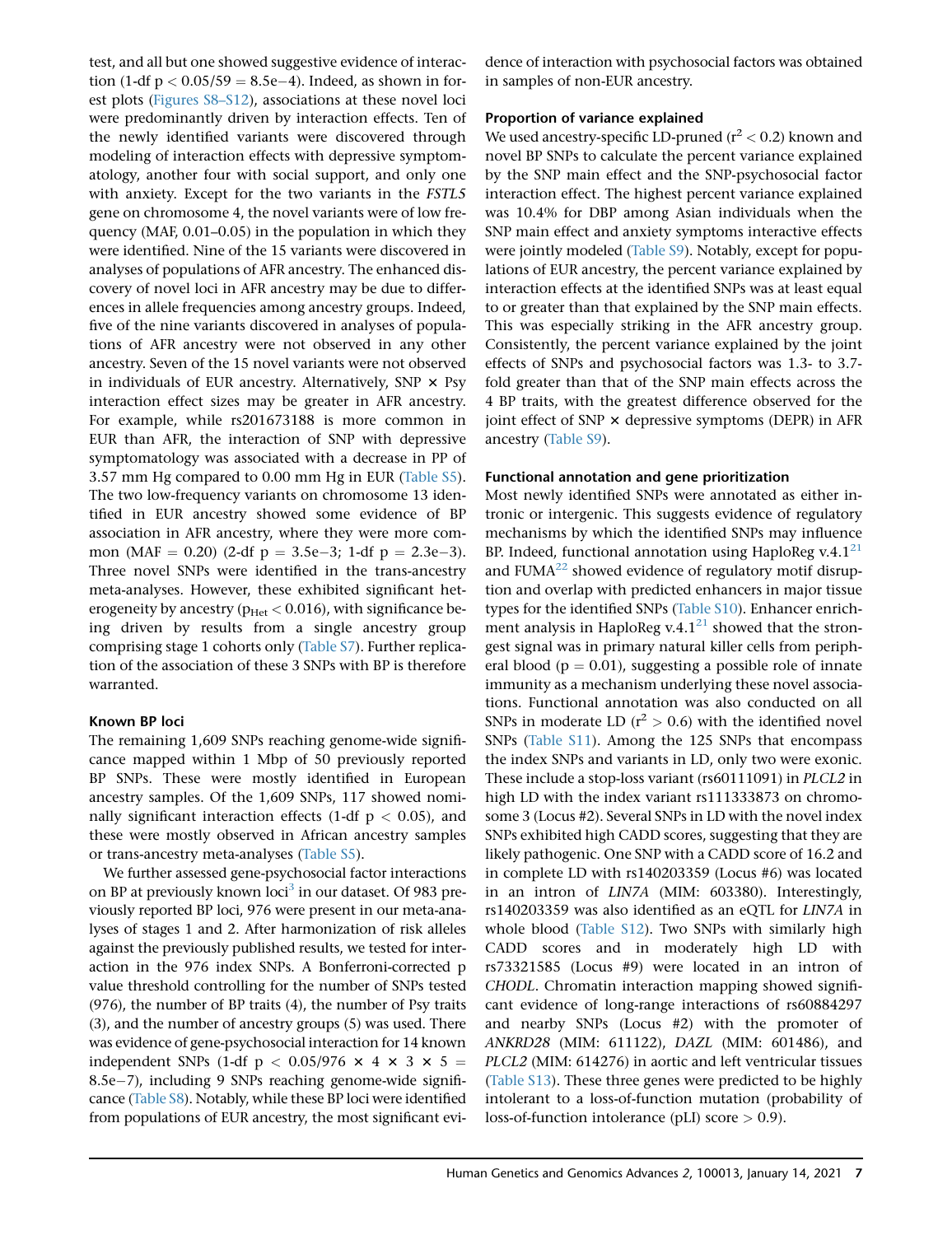

Figure 2. Enrichment of the prioritized genes mapped to the novel loci in Differentially Expressed Gene (DEG) sets from GTEx v7 data from 53 tissue types

Significantly enriched DEG sets (Bonferroni-corrected  $p < 0.05$ ) are highlighted in red.

A total of 72 genes were prioritized by FUMA based on their physical position and their potential role in 3D chromatin interactions (Table S14). Two additional genes were prioritized via eQTL analysis using PhenoScanner v2 (Table S12). The 74 prioritized genes showed gene expression enrichment in brain tissue, notably the hypothalamus (Figure 2), and enrichment in 12 Gene Ontology terms, including several related to synaptic function (Table S15). We also used STRING v.11 $^{25}$  to investigate protein-protein interaction networks and pathway enrichment analyses among the 74 prioritized genes. There was significant evidence of protein-protein interaction among the prioritized genes (p  $= 2.5e-12$ ). A total of 46 protein-protein interactions were predicted. These showed enrichment in 4 major Reactome Pathways, including Neuronal System, Transmission across Chemical Synapses, Dopamine Neurotransmitter Release, and Protein-protein Interactions at Synapses (Table S15).

## Discussion

This genome-wide association study systematically evaluated the joint effect of SNPs and SNP  $\times$  Psy interactions on BP in a large and diverse sample and identified 59 genome-wide significant loci, of which nine were novel. Most novel loci were identified in non-European ancestry, and all but one showed patterns of interaction with at least one psychosocial factor. The enhanced discovery of novel loci in non-EUR ancestry was due to population differences in allele frequencies, with multiple novel variants not observed in EUR, and/or to population differences in SNP  $\times$  Psy interaction effect sizes.

PP estimates the pulsatile component of BP and is influenced by the stiffness of large arteries and the pattern of wave reflections. $26$  In a recent meta-analysis comprising 5,060 white and 3,225 African American healthy adults from 11 studies, measures of arterial stiffness and wave reflection were consistently higher in African Americans than in whites. $27$  Intriguingly, the majority of the newly discovered loci were identified from analyses of African ancestry, with several of the identified variants not observed in European ancestry. The burden of hypertension in populations of African ancestry is among the highest in the world and is a primary cause of disparities in cardiovascular health and life expectancy between African Americans and whites.<sup>28</sup> Psychological and social stressors have been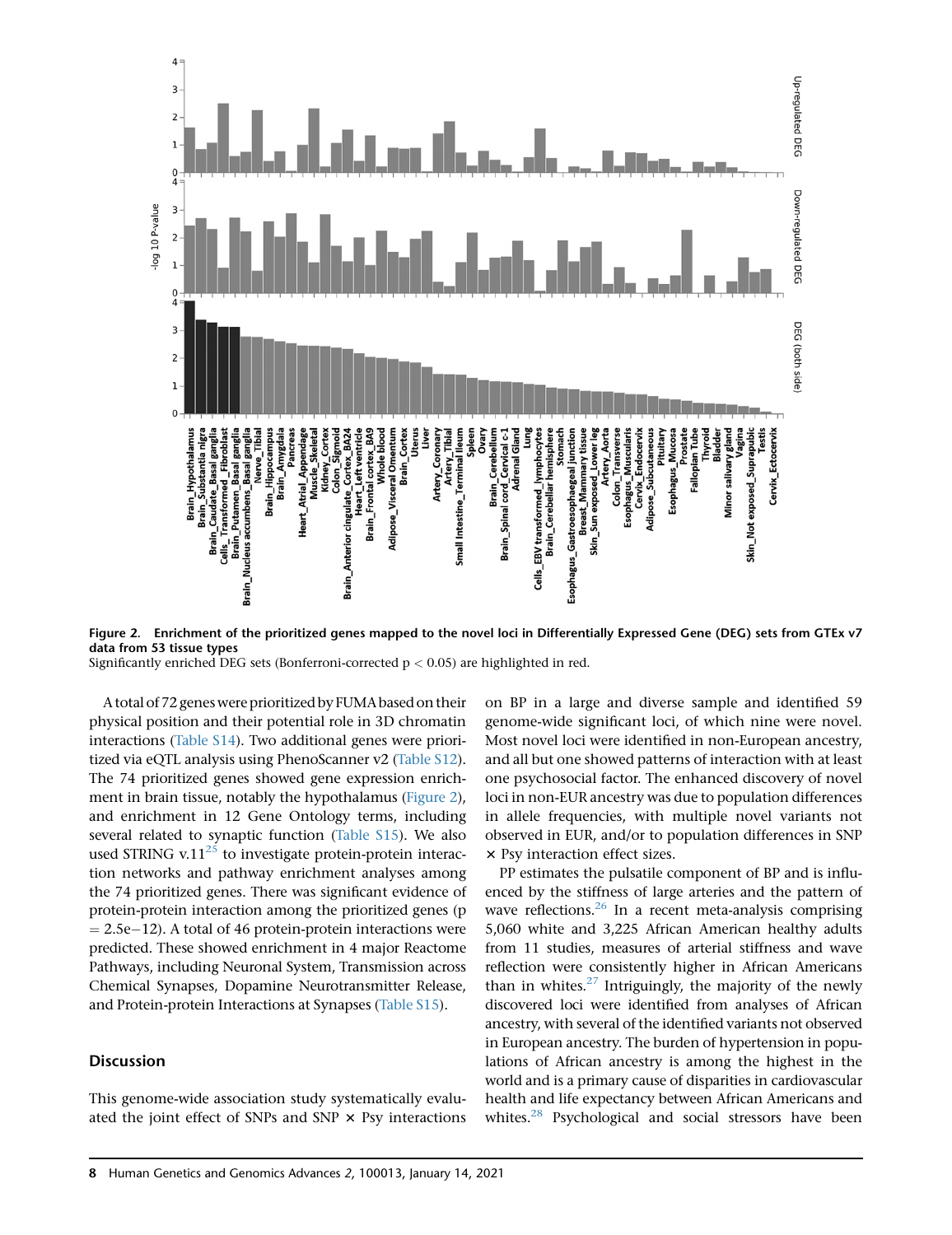associated with hypertension and are thought to play a major role in racial/ethnic differences in hypertension. $^{29}$  In particular, several lines of evidence indicate that psychosocial stressors may uniquely impact heart rate variability among African Americans.<sup>29</sup> The findings reported here underscore the value of including diverse populations in discovery of novel BP loci and may provide clues about possible biological mechanisms underlying the relationships between genes, psychosocial factors, and BP.

Functional annotation of the newly identified loci provides support for a major role of genes implicated in synaptic function, neurotransmission, and innate immunity. One of the newly identified loci for PP mapped to the PLCL2 gene region on chromosome 3p24. Three variants in moderately high LD and polymorphic in samples of African ancestry only were associated at the genome-wide significance level with PP in the context of social support and at nominal significance level ( $p < 0.05$ ) with SBP and MAP in the context of social support and anxiety. These variants are in strong LD with a rare stop-loss variant in the PLCL2 gene and map to a region of long-range chromatin interaction with the PLCL2 promoter in aortic and left ventricular tissues. PLCL2 encodes a phospholipase C-like protein that lacks phospholipase catalytic activity.<sup>30</sup> PLCL2 is expressed in hematopoietic cells, including B cells and T cells, and is a negative regulator of B cell receptor signaling and immune responses.<sup>31</sup> Genetic variants in the PLCL2 gene have been associated with several auto-immune disorders<sup>32–34</sup> and myocardial infarction<sup>35</sup> in GWAS. The newly identified associations are consistent with the well-documented role of inflammation and the immune system in hypertension.<sup>36,37</sup>

Another newly identified association for PP mapped to a region on chromosome 12q21 that harbors several genes involved in synaptic function and plasticity. Lin-7 homolog A (LIN7A) is part of a family of scaffolding proteins that function as part of a tripartite complex and play a major role in synaptic function.<sup>38</sup> This evolutionarily conserved complex couples synaptic vesicle exocytosis to cell adhesion in the brain<sup>39</sup> and participates in NMDA receptor-containing vesicle transport.<sup>40</sup> PPFIA2 (MIM:  $603143$ ) encodes liprin  $\alpha$ 2, which organizes presynaptic ultrastructure and controls synaptic output by regulating synaptic vesicle release. $41$  SYT1 (MIM: 185605) encodes synaptotagmin 1. The synaptotagmins are integral membrane proteins of synaptic vesicles thought to serve as calcium sensors in the process of vesicular trafficking and exocytosis. $42$ 

The newly identified locus on chromosome 4 associated with PP through depressive symptomatology mapped to an intronic region of the follistatin-like 5 (FSTL5) gene. This gene encodes a secretory glycoprotein with calciumbinding function. Gene expression analysis of mouse brain tissue shows that *Fstl5* is expressed in the olfactory system, hippocampal CA3 area, and granular cell layer of the cerebellum.<sup>43</sup> Variants in or near this gene have been associated with alcohol-related life events, $44$  schizophrenia, $45$ 

and the clustering of bipolar disorder, major depression, and schizophrenia.<sup>46</sup>

The locus on chromosome 21 mapped to an intronic region of the CHODL gene (MIM: 607247), which encodes a membrane-bound C-type lectin expressed in heart and skeletal muscle and is involved in muscle organ development. Rare copy number variants in this gene have been implicated in stress cardiomyopathy, also known as "broken heart syndrome," a sporadic condition precipitated by psychological or physical stress. $47$ 

Strengths of our study include a large sample of community-based cohorts with diverse ancestral backgrounds. Several limitations must also be acknowledged. First, while sample size was relatively balanced in the two analysis stages for populations of European and Asian ancestry, this was not the case for the other populations. Moreover, Asian and Brazilian populations were underrepresented in the overall sample. A more balanced population representation across stages 1 and 2 and a more diverse sample may have identified additional loci. Second, not all studies used the same validated instrument to capture depressive symptomatology, anxiety symptoms, and social support. This may have introduced some degree of heterogeneity and thus reduced power of our study. Finally, numerous studies show that psychological and social stressors are associated with poor health behaviors, such as cigarette smoking, excess alcohol consumption, low physical activity, and poor diet. $48-50$  Thus, it is possible that the associations identified here were mediated at least in part by these factors. Indeed, although none of the nine novel loci identified here overlap with loci reported in previous GWAS of geneby-alcohol or gene-by-smoking interaction on  $BP^{51,52}$ , several known loci show such an overlap (Table S16).

In conclusion, we identified nine novel loci associated with BP traits, which harbor genes implicated in the neuronal system, synaptic function, and the immune response. Associations of these loci with BP were driven by interaction effects with at least one of three psychosocial factors. Moreover, our data highlight the potential for psychosocial factors to modify genetic associations of BP traits at previously reported loci. These findings underscore the importance of considering psychological and social factors in gene discovery for BP, especially in African ancestry.

## Data and code availability

The summary statistics of the meta-analyses generated in this project are available at the CHARGE Consortium Summary Results at the database of Genotypes and Phenotypes (dbGaP) under accession number dbGaP: phs000930 or directly from the authors upon request.

#### Supplemental Information

Supplemental Information can be found online at [https://doi.org/](https://doi.org/10.1016/j.xhgg.2020.100013) [10.1016/j.xhgg.2020.100013](https://doi.org/10.1016/j.xhgg.2020.100013).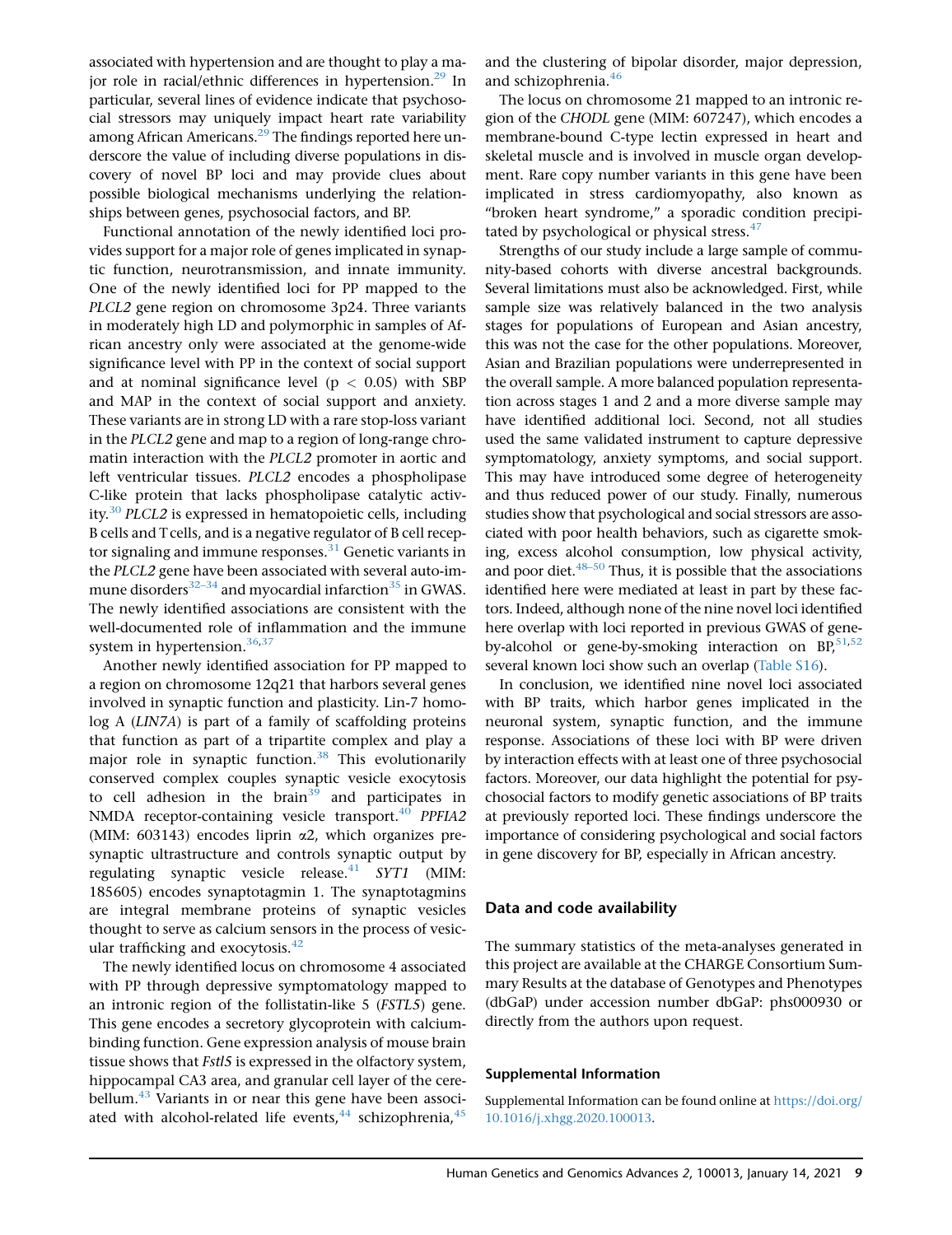## Acknowledgments

We thank all study participants for contributing to this work. This project was largely supported by grant R01HL118305 from the US National Heart, Lung, and Blood Institute (NHLBI) of the National Institutes of Health, with additional support from R01HL105756. A full set of study-specific funding sources and acknowledgments is provided in the Supplemental subjects and methods.

## Declaration of Interests

The authors declare no competing interests.

Received: October 9, 2020 Accepted: October 20, 2020

## Web resources

OMIM, <https://www.omim.org/> FUMA GWAS, <https://fuma.ctglab.nl/>

HaploReg v4.1, [https://pubs.broadinstitute.org/mammals/haploreg/](https://pubs.broadinstitute.org/mammals/haploreg/haploreg.php) [haploreg.php](https://pubs.broadinstitute.org/mammals/haploreg/haploreg.php)

PhenoScnner V2, <http://www.phenoscanner.medschl.cam.ac.uk/> STRING V11, <https://string-db.org/>

dbGaP, <https://www.ncbi.nlm.nih.gov/gap/>

#### References

- 1. [Kearney, P.M., Whelton, M., Reynolds, K., Muntner, P., Whel](http://refhub.elsevier.com/S2666-2477(20)30013-0/sref1)[ton, P.K., and He, J. \(2005\). Global burden of hypertension:](http://refhub.elsevier.com/S2666-2477(20)30013-0/sref1) [analysis of worldwide data. Lancet](http://refhub.elsevier.com/S2666-2477(20)30013-0/sref1) 365, 217–223.
- 2. [Benjamin, E.J., Blaha, M.J., Chiuve, S.E., Cushman, M., Das,](http://refhub.elsevier.com/S2666-2477(20)30013-0/sref2) [S.R., Deo, R., de Ferranti, S.D., Floyd, J., Fornage, M., Gillespie,](http://refhub.elsevier.com/S2666-2477(20)30013-0/sref2) [C., et al.; American Heart Association Statistics Committee](http://refhub.elsevier.com/S2666-2477(20)30013-0/sref2) [and Stroke Statistics Subcommittee \(2017\). Heart Disease](http://refhub.elsevier.com/S2666-2477(20)30013-0/sref2) [and Stroke Statistics-2017 Update: A Report From the Amer](http://refhub.elsevier.com/S2666-2477(20)30013-0/sref2)[ican Heart Association. Circulation](http://refhub.elsevier.com/S2666-2477(20)30013-0/sref2) 135, e146–e603.
- 3. [Evangelou, E., Warren, H.R., Mosen-Ansorena, D., Mifsud, B.,](http://refhub.elsevier.com/S2666-2477(20)30013-0/sref3) [Pazoki, R., Gao, H., Ntritsos, G., Dimou, N., Cabrera, C.P.,](http://refhub.elsevier.com/S2666-2477(20)30013-0/sref3) [Karaman, I., et al.; Million Veteran Program \(2018\). Genetic](http://refhub.elsevier.com/S2666-2477(20)30013-0/sref3) [analysis of over 1 million people identifies 535 new loci](http://refhub.elsevier.com/S2666-2477(20)30013-0/sref3) [associated with blood pressure traits. Nat. Genet.](http://refhub.elsevier.com/S2666-2477(20)30013-0/sref3) 50, 1412– [1425](http://refhub.elsevier.com/S2666-2477(20)30013-0/sref3).
- 4. [Thomas, D. \(2010\). Gene–environment-wide association](http://refhub.elsevier.com/S2666-2477(20)30013-0/sref4) [studies: emerging approaches. Nat. Rev. Genet.](http://refhub.elsevier.com/S2666-2477(20)30013-0/sref4) 11, 259–272.
- 5. [Cuffee, Y., Ogedegbe, C., Williams, N.J., Ogedegbe, G., and](http://refhub.elsevier.com/S2666-2477(20)30013-0/sref5) [Schoenthaler, A. \(2014\). Psychosocial risk factors for hyper](http://refhub.elsevier.com/S2666-2477(20)30013-0/sref5)[tension: an update of the literature. Curr. Hypertens. Rep.](http://refhub.elsevier.com/S2666-2477(20)30013-0/sref5) 16[, 483.](http://refhub.elsevier.com/S2666-2477(20)30013-0/sref5)
- 6. [Liu, M.Y., Li, N., Li, W.A., and Khan, H. \(2017\). Association be](http://refhub.elsevier.com/S2666-2477(20)30013-0/sref6)[tween psychosocial stress and hypertension: a systematic re](http://refhub.elsevier.com/S2666-2477(20)30013-0/sref6)[view and meta-analysis. Neurol. Res.](http://refhub.elsevier.com/S2666-2477(20)30013-0/sref6) 39, 573–580.
- 7. [Redina, O.E., and Markel, A.L. \(2018\). Stress, Genes, and Hy](http://refhub.elsevier.com/S2666-2477(20)30013-0/sref7)[pertension. Contribution of the ISIAH Rat Strain Study. Curr.](http://refhub.elsevier.com/S2666-2477(20)30013-0/sref7) [Hypertens. Rep.](http://refhub.elsevier.com/S2666-2477(20)30013-0/sref7) 20, 66.
- 8. [Trudel-Fitzgerald, C., Gilsanz, P., Mittleman, M.A., and Kub](http://refhub.elsevier.com/S2666-2477(20)30013-0/sref8)[zansky, L.D. \(2015\). Dysregulated Blood Pressure: Can Regu](http://refhub.elsevier.com/S2666-2477(20)30013-0/sref8)[lating Emotions Help? Curr. Hypertens. Rep.](http://refhub.elsevier.com/S2666-2477(20)30013-0/sref8) 17, 92.
- 9. [Rutledge, T., and Hogan, B.E. \(2002\). A quantitative review of](http://refhub.elsevier.com/S2666-2477(20)30013-0/sref9) [prospective evidence linking psychological factors with hy](http://refhub.elsevier.com/S2666-2477(20)30013-0/sref9)[pertension development. Psychosom. Med.](http://refhub.elsevier.com/S2666-2477(20)30013-0/sref9) 64, 758–766.
- 10. [Smith, J.A., Zhao, W., Yasutake, K., August, C., Ratliff, S.M.,](http://refhub.elsevier.com/S2666-2477(20)30013-0/sref10) [Faul, J.D., Boerwinkle, E., Chakravarti, A., Diez Roux, A.V.,](http://refhub.elsevier.com/S2666-2477(20)30013-0/sref10) [Gao, Y., et al. \(2017\). Gene-by-Psychosocial Factor Interac](http://refhub.elsevier.com/S2666-2477(20)30013-0/sref10)[tions Influence Diastolic Blood Pressure in European and Afri](http://refhub.elsevier.com/S2666-2477(20)30013-0/sref10)[can Ancestry Populations: Meta-Analysis of Four Cohort](http://refhub.elsevier.com/S2666-2477(20)30013-0/sref10) [Studies. Int. J. Environ. Res. Public Health](http://refhub.elsevier.com/S2666-2477(20)30013-0/sref10) 14, 1596.
- 11. [Psaty, B.M., O'Donnell, C.J., Gudnason, V., Lunetta, K.L.,](http://refhub.elsevier.com/S2666-2477(20)30013-0/sref11) [Folsom, A.R., Rotter, J.I., Uitterlinden, A.G., Harris, T.B., Witte](http://refhub.elsevier.com/S2666-2477(20)30013-0/sref11)[man, J.C., Boerwinkle, E.; and CHARGE Consortium \(2009\).](http://refhub.elsevier.com/S2666-2477(20)30013-0/sref11) [Cohorts for Heart and Aging Research in Genomic Epidemi](http://refhub.elsevier.com/S2666-2477(20)30013-0/sref11)[ology \(CHARGE\) Consortium: Design of prospective meta-an](http://refhub.elsevier.com/S2666-2477(20)30013-0/sref11)[alyses of genome-wide association studies from 5 cohorts.](http://refhub.elsevier.com/S2666-2477(20)30013-0/sref11) [Circ. Cardiovasc. Genet.](http://refhub.elsevier.com/S2666-2477(20)30013-0/sref11) 2, 73–80.
- 12. [Rao, D.C., Sung, Y.J., Winkler, T.W., Schwander, K., Borecki, I.,](http://refhub.elsevier.com/S2666-2477(20)30013-0/sref12) [Cupples, L.A., Gauderman, W.J., Rice, K., Munroe, P.B., Psaty,](http://refhub.elsevier.com/S2666-2477(20)30013-0/sref12) [B.M.; and CHARGE Gene-Lifestyle Interactions Working](http://refhub.elsevier.com/S2666-2477(20)30013-0/sref12) [Group\\* \(2017\). Multiancestry Study of Gene-Lifestyle Interac](http://refhub.elsevier.com/S2666-2477(20)30013-0/sref12)[tions for Cardiovascular Traits in 610 475 Individuals From](http://refhub.elsevier.com/S2666-2477(20)30013-0/sref12) [124 Cohorts: Design and Rationale. Circ. Cardiovasc. Genet.](http://refhub.elsevier.com/S2666-2477(20)30013-0/sref12) 10[, e001649.](http://refhub.elsevier.com/S2666-2477(20)30013-0/sref12)
- 13. [Manning, A.K., LaValley, M., Liu, C.T., Rice, K., An, P., Liu, Y.,](http://refhub.elsevier.com/S2666-2477(20)30013-0/sref13) [Miljkovic, I., Rasmussen-Torvik, L., Harris, T.B., Province,](http://refhub.elsevier.com/S2666-2477(20)30013-0/sref13) [M.A., et al. \(2011\). Meta-analysis of gene-environment inter](http://refhub.elsevier.com/S2666-2477(20)30013-0/sref13)[action: joint estimation of SNP and SNP](http://refhub.elsevier.com/S2666-2477(20)30013-0/sref13)  $\times$  [environment](http://refhub.elsevier.com/S2666-2477(20)30013-0/sref13) [regression coefficients. Genet. Epidemiol.](http://refhub.elsevier.com/S2666-2477(20)30013-0/sref13) 35, 11–18.
- 14. [Tobin, M.D., Sheehan, N.A., Scurrah, K.J., and Burton, P.R.](http://refhub.elsevier.com/S2666-2477(20)30013-0/sref14) [\(2005\). Adjusting for treatment effects in studies of quantita](http://refhub.elsevier.com/S2666-2477(20)30013-0/sref14)[tive traits: antihypertensive therapy and systolic blood pres](http://refhub.elsevier.com/S2666-2477(20)30013-0/sref14)[sure. Stat. Med.](http://refhub.elsevier.com/S2666-2477(20)30013-0/sref14) 24, 2911–2935.
- 15. [1000 Genomes Project Consortium, Auton, A., Brooks, L.D.,](http://refhub.elsevier.com/S2666-2477(20)30013-0/sref15) [Durbin, R.M., Garrison, E.P., Kang, H.M., Korbel, J.O., March](http://refhub.elsevier.com/S2666-2477(20)30013-0/sref15)[ini, J.L., McCarthy, S., McVean, G.A., et al. \(2015\). A global](http://refhub.elsevier.com/S2666-2477(20)30013-0/sref15) [reference for human genetic variation. Nature](http://refhub.elsevier.com/S2666-2477(20)30013-0/sref15) 526, 68–74.
- 16. [Kraft, P., Yen, Y.C., Stram, D.O., Morrison, J., and Gauderman,](http://refhub.elsevier.com/S2666-2477(20)30013-0/sref16) [W.J. \(2007\). Exploiting gene-environment interaction to](http://refhub.elsevier.com/S2666-2477(20)30013-0/sref16) [detect genetic associations. Hum. Hered.](http://refhub.elsevier.com/S2666-2477(20)30013-0/sref16) 63, 111–119.
- 17. [Winkler, T.W., Day, F.R., Croteau-Chonka, D.C., Wood, A.R.,](http://refhub.elsevier.com/S2666-2477(20)30013-0/sref17) Locke, A.E., Mägi, R., Ferreira, T., Fall, T., Graff, M., Justice, [A.E., et al.; Genetic Investigation of Anthropometric Traits](http://refhub.elsevier.com/S2666-2477(20)30013-0/sref17) [\(GIANT\) Consortium \(2014\). Quality control and conduct of](http://refhub.elsevier.com/S2666-2477(20)30013-0/sref17) [genome-wide association meta-analyses. Nat. Protoc.](http://refhub.elsevier.com/S2666-2477(20)30013-0/sref17) 9, [1192–1212](http://refhub.elsevier.com/S2666-2477(20)30013-0/sref17).
- 18. [Willer, C.J., Li, Y., and Abecasis, G.R. \(2010\). METAL: fast and](http://refhub.elsevier.com/S2666-2477(20)30013-0/sref18) [efficient meta-analysis of genomewide association scans. Bio](http://refhub.elsevier.com/S2666-2477(20)30013-0/sref18)informatics 26[, 2190–2191](http://refhub.elsevier.com/S2666-2477(20)30013-0/sref18).
- 19. [Devlin, B., and Roeder, K. \(1999\). Genomic control for associ](http://refhub.elsevier.com/S2666-2477(20)30013-0/sref19)[ation studies. Biometrics](http://refhub.elsevier.com/S2666-2477(20)30013-0/sref19) 55, 997–1004.
- 20. Laville, V., Bentley, A.R., Privé, F., Zhu, X., Gauderman, J., [Winkler, T.W., Province, M., Rao, D.C., and Aschard, H.](http://refhub.elsevier.com/S2666-2477(20)30013-0/sref20) [\(2018\). VarExp: estimating variance explained by genome](http://refhub.elsevier.com/S2666-2477(20)30013-0/sref20)[wide GxE summary statistics. Bioinformatics](http://refhub.elsevier.com/S2666-2477(20)30013-0/sref20) 34, 3412–3414.
- 21. [Ward, L.D., and Kellis, M. \(2012\). HaploReg: a resource for](http://refhub.elsevier.com/S2666-2477(20)30013-0/sref21) [exploring chromatin states, conservation, and regulatory](http://refhub.elsevier.com/S2666-2477(20)30013-0/sref21) [motif alterations within sets of genetically linked variants. Nu](http://refhub.elsevier.com/S2666-2477(20)30013-0/sref21)[cleic Acids Res.](http://refhub.elsevier.com/S2666-2477(20)30013-0/sref21) 40, D930–D934.
- 22. [Watanabe, K., Taskesen, E., van Bochoven, A., and Posthuma,](http://refhub.elsevier.com/S2666-2477(20)30013-0/sref22) [D. \(2017\). Functional mapping and annotation of genetic as](http://refhub.elsevier.com/S2666-2477(20)30013-0/sref22)[sociations with FUMA. Nat. Commun.](http://refhub.elsevier.com/S2666-2477(20)30013-0/sref22) 8, 1826.
- 23. [Rentzsch, P., Witten, D., Cooper, G.M., Shendure, J., and](http://refhub.elsevier.com/S2666-2477(20)30013-0/sref23) [Kircher, M. \(2019\). CADD: predicting the deleteriousness of](http://refhub.elsevier.com/S2666-2477(20)30013-0/sref23) [variants throughout the human genome. Nucleic Acids Res.](http://refhub.elsevier.com/S2666-2477(20)30013-0/sref23) 47 [\(D1\), D886–D894.](http://refhub.elsevier.com/S2666-2477(20)30013-0/sref23)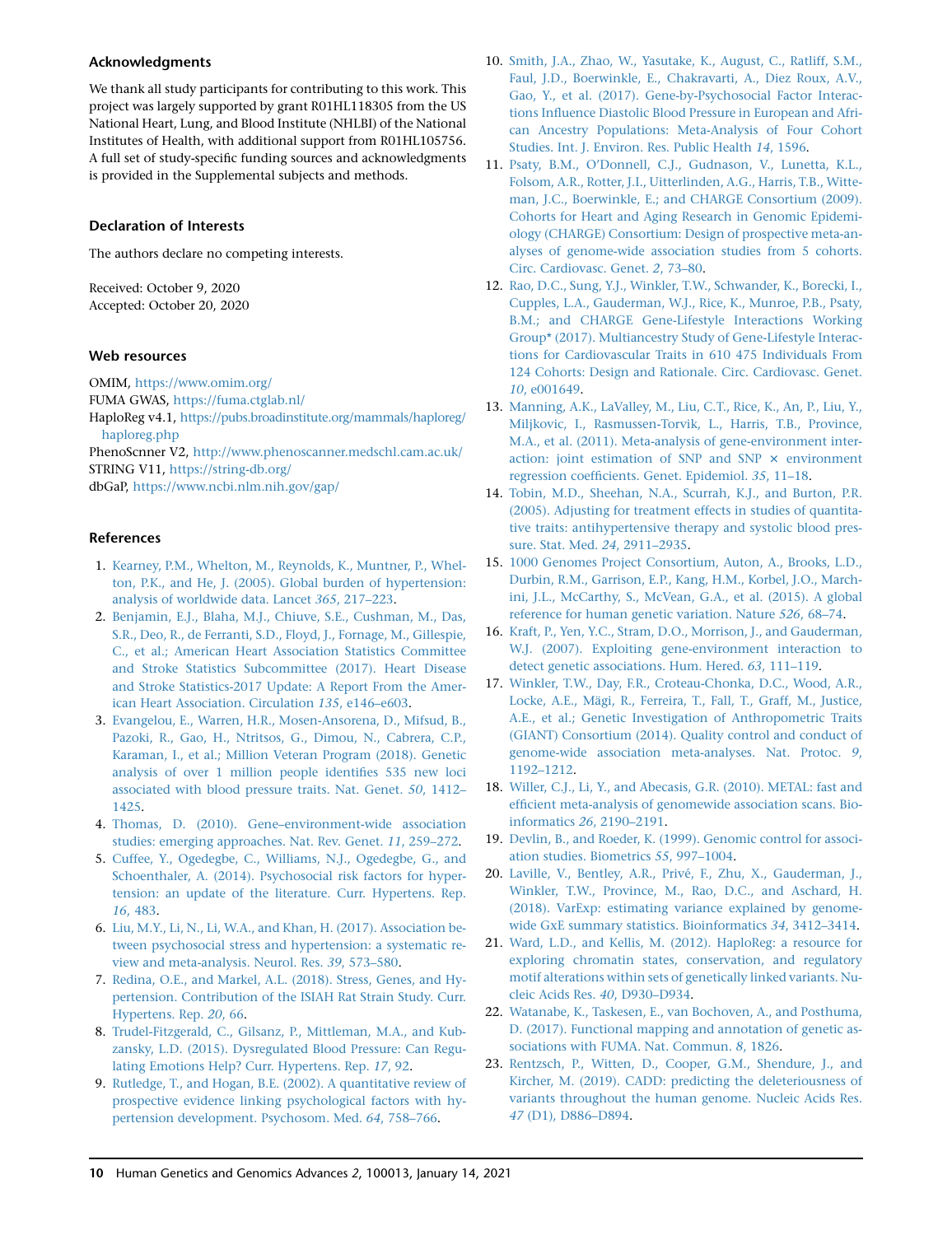- 24. [Staley, J.R., Blackshaw, J., Kamat, M.A., Ellis, S., Surendran, P.,](http://refhub.elsevier.com/S2666-2477(20)30013-0/sref24) [Sun, B.B., Paul, D.S., Freitag, D., Burgess, S., Danesh, J., et al.](http://refhub.elsevier.com/S2666-2477(20)30013-0/sref24) [\(2016\). PhenoScanner: a database of human genotype-pheno](http://refhub.elsevier.com/S2666-2477(20)30013-0/sref24)[type associations. Bioinformatics](http://refhub.elsevier.com/S2666-2477(20)30013-0/sref24) 32, 3207–3209.
- 25. [Szklarczyk, D., Gable, A.L., Lyon, D., Junge, A., Wyder, S.,](http://refhub.elsevier.com/S2666-2477(20)30013-0/sref25) [Huerta-Cepas, J., Simonovic, M., Doncheva, N.T., Morris,](http://refhub.elsevier.com/S2666-2477(20)30013-0/sref25) [J.H., Bork, P., et al. \(2019\). STRING v11: protein-protein asso](http://refhub.elsevier.com/S2666-2477(20)30013-0/sref25)[ciation networks with increased coverage, supporting func](http://refhub.elsevier.com/S2666-2477(20)30013-0/sref25)[tional discovery in genome-wide experimental datasets. Nu](http://refhub.elsevier.com/S2666-2477(20)30013-0/sref25)cleic Acids Res. 47 [\(D1\), D607–D613](http://refhub.elsevier.com/S2666-2477(20)30013-0/sref25).
- 26. [Safar, M.E., and Boudier, H.S. \(2005\). Vascular development,](http://refhub.elsevier.com/S2666-2477(20)30013-0/sref26) [pulse pressure, and the mechanisms of hypertension. Hyper](http://refhub.elsevier.com/S2666-2477(20)30013-0/sref26)tension 46[, 205–209.](http://refhub.elsevier.com/S2666-2477(20)30013-0/sref26)
- 27. [Buie, J.N.J., Stanley, A., Nietert, P.J., Logan, A., Adams, R.J., and](http://refhub.elsevier.com/S2666-2477(20)30013-0/sref27) [Magwood, G.S. \(2019\). Racial Disparities in Arterial Stiffness](http://refhub.elsevier.com/S2666-2477(20)30013-0/sref27) [Between Healthy Whites and African Americans in the United](http://refhub.elsevier.com/S2666-2477(20)30013-0/sref27) [States: A Meta-analysis. J. Natl. Med. Assoc.](http://refhub.elsevier.com/S2666-2477(20)30013-0/sref27) 111, 7–17.
- 28. [Carnethon, M.R., Pu, J., Howard, G., Albert, M.A., Anderson,](http://refhub.elsevier.com/S2666-2477(20)30013-0/sref28) [C.A.M., Bertoni, A.G., Mujahid, M.S., Palaniappan, L., Taylor,](http://refhub.elsevier.com/S2666-2477(20)30013-0/sref28) [H.A., Jr., Willis, M., Yancy, C.W.; and American Heart](http://refhub.elsevier.com/S2666-2477(20)30013-0/sref28) [Association Council on Epidemiology and Prevention;](http://refhub.elsevier.com/S2666-2477(20)30013-0/sref28) [Council on Cardiovascular Disease in the Young; Council on](http://refhub.elsevier.com/S2666-2477(20)30013-0/sref28) [Cardiovascular and Stroke Nursing; Council on Clinical](http://refhub.elsevier.com/S2666-2477(20)30013-0/sref28) [Cardiology; Council on Functional Genomics and](http://refhub.elsevier.com/S2666-2477(20)30013-0/sref28) [Translational Biology; and Stroke Council \(2017\). Cardiovas](http://refhub.elsevier.com/S2666-2477(20)30013-0/sref28)[cular Health in African Americans: A Scientific Statement](http://refhub.elsevier.com/S2666-2477(20)30013-0/sref28) [From the American Heart Association. Circulation](http://refhub.elsevier.com/S2666-2477(20)30013-0/sref28) 136, [e393–e423.](http://refhub.elsevier.com/S2666-2477(20)30013-0/sref28)
- 29. [Hill, L.K., and Thayer, J.F. \(2019\). The Autonomic Nervous Sys](http://refhub.elsevier.com/S2666-2477(20)30013-0/sref29)[tem and Hypertension: Ethnic Differences and Psychosocial](http://refhub.elsevier.com/S2666-2477(20)30013-0/sref29) [Factors. Curr. Cardiol. Rep.](http://refhub.elsevier.com/S2666-2477(20)30013-0/sref29) 21, 15.
- 30. [Otsuki, M., Fukami, K., Kohno, T., Yokota, J., and Takenawa, T.](http://refhub.elsevier.com/S2666-2477(20)30013-0/sref30) [\(1999\). Identification and characterization of a new phospho](http://refhub.elsevier.com/S2666-2477(20)30013-0/sref30)[lipase C-like protein, PLC-L\(2\). Biochem. Biophys. Res. Com](http://refhub.elsevier.com/S2666-2477(20)30013-0/sref30)mun. 266[, 97–103.](http://refhub.elsevier.com/S2666-2477(20)30013-0/sref30)
- 31. [Takenaka, K., Fukami, K., Otsuki, M., Nakamura, Y., Kataoka,](http://refhub.elsevier.com/S2666-2477(20)30013-0/sref31) [Y., Wada, M., Tsuji, K., Nishikawa, S., Yoshida, N., and Taken](http://refhub.elsevier.com/S2666-2477(20)30013-0/sref31)[awa, T. \(2003\). Role of phospholipase C-L2, a novel phospho](http://refhub.elsevier.com/S2666-2477(20)30013-0/sref31)[lipase C-like protein that lacks lipase activity, in B-cell receptor](http://refhub.elsevier.com/S2666-2477(20)30013-0/sref31) [signaling. Mol. Cell. Biol.](http://refhub.elsevier.com/S2666-2477(20)30013-0/sref31) 23, 7329–7338.
- 32. [Bowes, J., Ho, P., Flynn, E., Ali, F., Marzo-Ortega, H., Coates,](http://refhub.elsevier.com/S2666-2477(20)30013-0/sref32) [L.C., Warren, R.B., McManus, R., Ryan, A.W., Kane, D., et al.](http://refhub.elsevier.com/S2666-2477(20)30013-0/sref32) [\(2012\). Comprehensive assessment of rheumatoid arthritis](http://refhub.elsevier.com/S2666-2477(20)30013-0/sref32) [susceptibility loci in a large psoriatic arthritis cohort. Ann.](http://refhub.elsevier.com/S2666-2477(20)30013-0/sref32) [Rheum. Dis.](http://refhub.elsevier.com/S2666-2477(20)30013-0/sref32) 71, 1350–1354.
- 33. [Tsoi, L.C., Spain, S.L., Ellinghaus, E., Stuart, P.E., Capon, F.,](http://refhub.elsevier.com/S2666-2477(20)30013-0/sref33) [Knight, J., Tejasvi, T., Kang, H.M., Allen, M.H., Lambert, S.,](http://refhub.elsevier.com/S2666-2477(20)30013-0/sref33) [et al. \(2015\). Enhanced meta-analysis and replication studies](http://refhub.elsevier.com/S2666-2477(20)30013-0/sref33) [identify five new psoriasis susceptibility loci. Nat. Commun.](http://refhub.elsevier.com/S2666-2477(20)30013-0/sref33) 6[, 7001](http://refhub.elsevier.com/S2666-2477(20)30013-0/sref33).
- 34. Arismendi, M., Giraud, M., Ruzehaji, N., Dieudé, P., Koumakis, [E., Ruiz, B., Airo, P., Cusi, D., Matucci-Cerinic, M., Salvi, E.,](http://refhub.elsevier.com/S2666-2477(20)30013-0/sref34) [et al. \(2015\). Identification of NF-](http://refhub.elsevier.com/S2666-2477(20)30013-0/sref34)kB and PLCL2 as new suscep[tibility genes and highlights on a potential role of IRF8](http://refhub.elsevier.com/S2666-2477(20)30013-0/sref34) [through interferon signature modulation in systemic scle](http://refhub.elsevier.com/S2666-2477(20)30013-0/sref34)[rosis. Arthritis Res. Ther.](http://refhub.elsevier.com/S2666-2477(20)30013-0/sref34) 17, 71.
- 35. [Hirokawa, M., Morita, H., Tajima, T., Takahashi, A., Ashikawa,](http://refhub.elsevier.com/S2666-2477(20)30013-0/sref35) [K., Miya, F., Shigemizu, D., Ozaki, K., Sakata, Y., Nakatani, D.,](http://refhub.elsevier.com/S2666-2477(20)30013-0/sref35) [et al. \(2015\). A genome-wide association study identifies](http://refhub.elsevier.com/S2666-2477(20)30013-0/sref35) [PLCL2 and AP3D1-DOT1L-SF3A2 as new susceptibility loci](http://refhub.elsevier.com/S2666-2477(20)30013-0/sref35) [for myocardial infarction in Japanese. Eur. J. Hum. Genet.](http://refhub.elsevier.com/S2666-2477(20)30013-0/sref35) 23[, 374–380.](http://refhub.elsevier.com/S2666-2477(20)30013-0/sref35)
- 36. [Caillon, A., Paradis, P., and Schiffrin, E.L. \(2019\). Role of im](http://refhub.elsevier.com/S2666-2477(20)30013-0/sref36)[mune cells in hypertension. Br. J. Pharmacol.](http://refhub.elsevier.com/S2666-2477(20)30013-0/sref36) 176, 1818–1828.
- 37. [Lopez Gelston, C.A., and Mitchell, B.M. \(2017\). Recent Ad](http://refhub.elsevier.com/S2666-2477(20)30013-0/sref37)[vances in Immunity and Hypertension. Am. J. Hypertens.](http://refhub.elsevier.com/S2666-2477(20)30013-0/sref37) 30[, 643–652.](http://refhub.elsevier.com/S2666-2477(20)30013-0/sref37)
- 38. [Jo, K., Derin, R., Li, M., and Bredt, D.S. \(1999\). Characteriza](http://refhub.elsevier.com/S2666-2477(20)30013-0/sref38)[tion of MALS/Velis-1, -2, and -3: a family of mammalian](http://refhub.elsevier.com/S2666-2477(20)30013-0/sref38) [LIN-7 homologs enriched at brain synapses in association](http://refhub.elsevier.com/S2666-2477(20)30013-0/sref38) [with the postsynaptic density-95/NMDA receptor postsyn](http://refhub.elsevier.com/S2666-2477(20)30013-0/sref38)[aptic complex. J. Neurosci.](http://refhub.elsevier.com/S2666-2477(20)30013-0/sref38) 19, 4189–4199.
- 39. Butz, S., Okamoto, M., and Südhof, T.C. (1998). A tripartite [protein complex with the potential to couple synaptic vesicle](http://refhub.elsevier.com/S2666-2477(20)30013-0/sref39) [exocytosis to cell adhesion in brain. Cell](http://refhub.elsevier.com/S2666-2477(20)30013-0/sref39) 94, 773–782.
- 40. [Setou, M., Nakagawa, T., Seog, D.H., and Hirokawa, N. \(2000\).](http://refhub.elsevier.com/S2666-2477(20)30013-0/sref40) [Kinesin superfamily motor protein KIF17 and mLin-10 in](http://refhub.elsevier.com/S2666-2477(20)30013-0/sref40) [NMDA receptor-containing vesicle transport. Science](http://refhub.elsevier.com/S2666-2477(20)30013-0/sref40) 288, [1796–1802](http://refhub.elsevier.com/S2666-2477(20)30013-0/sref40).
- 41. [Spangler, S.A., Schmitz, S.K., Kevenaar, J.T., de Graaff, E., de](http://refhub.elsevier.com/S2666-2477(20)30013-0/sref41) [Wit, H., Demmers, J., Toonen, R.F., and Hoogenraad, C.C.](http://refhub.elsevier.com/S2666-2477(20)30013-0/sref41) (2013). Liprin-a[2 promotes the presynaptic recruitment and](http://refhub.elsevier.com/S2666-2477(20)30013-0/sref41) [turnover of RIM1/CASK to facilitate synaptic transmission.](http://refhub.elsevier.com/S2666-2477(20)30013-0/sref41) [J. Cell Biol.](http://refhub.elsevier.com/S2666-2477(20)30013-0/sref41) 201, 915–928.
- 42. Fernández-Chacón, R., Königstorfer, A., Gerber, S.H., García, [J., Matos, M.F., Stevens, C.F., Brose, N., Rizo, J., Rose](http://refhub.elsevier.com/S2666-2477(20)30013-0/sref42)nmund, C., and Südhof, T.C. (2001). Synaptotagmin I func[tions as a calcium regulator of release probability. Nature](http://refhub.elsevier.com/S2666-2477(20)30013-0/sref42) 410[, 41–49](http://refhub.elsevier.com/S2666-2477(20)30013-0/sref42).
- 43. [Masuda, T., Sakuma, C., Nagaoka, A., Yamagishi, T., Ueda, S.,](http://refhub.elsevier.com/S2666-2477(20)30013-0/sref43) [Nagase, T., and Yaginuma, H. \(2014\). Follistatin-like 5 is ex](http://refhub.elsevier.com/S2666-2477(20)30013-0/sref43)[pressed in restricted areas of the adult mouse brain: Implica](http://refhub.elsevier.com/S2666-2477(20)30013-0/sref43)[tions for its function in the olfactory system. Congenit.](http://refhub.elsevier.com/S2666-2477(20)30013-0/sref43) [Anom. \(Kyoto\)](http://refhub.elsevier.com/S2666-2477(20)30013-0/sref43) 54, 63–66.
- 44. [Peng, Q., Bizon, C., Gizer, I.R., Wilhelmsen, K.C., and Ehlers,](http://refhub.elsevier.com/S2666-2477(20)30013-0/sref44) [C.L. \(2019\). Genetic loci for alcohol-related life events and](http://refhub.elsevier.com/S2666-2477(20)30013-0/sref44) substance-induced affective symptoms: indexing the "dark [side'' of addiction. Transl. Psychiatry](http://refhub.elsevier.com/S2666-2477(20)30013-0/sref44) 9, 71.
- 45. [Gardella, R., Sacchetti, E., Legati, A., Magri, C., Traversa, M.,](http://refhub.elsevier.com/S2666-2477(20)30013-0/sref45) [and Gennarelli, M. \(2017\). Compound heterozygosity for a](http://refhub.elsevier.com/S2666-2477(20)30013-0/sref45) [hemizygous rare missense variant \(rs141999351\) and a large](http://refhub.elsevier.com/S2666-2477(20)30013-0/sref45) [CNV deletion affecting the FSTL5 gene in a patient with](http://refhub.elsevier.com/S2666-2477(20)30013-0/sref45) [schizophrenia. Psychiatry Res.](http://refhub.elsevier.com/S2666-2477(20)30013-0/sref45) 258, 598–599.
- 46. [Tang, J., Chen, X., Cai, B., and Chen, G. \(2019\). A logical rela](http://refhub.elsevier.com/S2666-2477(20)30013-0/sref46)[tionship for schizophrenia, bipolar, and major depressive dis](http://refhub.elsevier.com/S2666-2477(20)30013-0/sref46)[order. Part 4: Evidence from chromosome 4 high-density asso](http://refhub.elsevier.com/S2666-2477(20)30013-0/sref46)[ciation screen. J. Comp. Neurol.](http://refhub.elsevier.com/S2666-2477(20)30013-0/sref46) 527, 392–405.
- 47. [Lacey, C.J., Doudney, K., Bridgman, P.G., George, P.M.,](http://refhub.elsevier.com/S2666-2477(20)30013-0/sref47) [Mulder, R.T., Zarifeh, J.J., Kimber, B., Cadzow, M.J., Black,](http://refhub.elsevier.com/S2666-2477(20)30013-0/sref47) [M.A., Merriman, T.R., et al. \(2018\). Copy number variants](http://refhub.elsevier.com/S2666-2477(20)30013-0/sref47) [implicate cardiac function and development pathways in](http://refhub.elsevier.com/S2666-2477(20)30013-0/sref47) [earthquake-induced stress cardiomyopathy. Sci. Rep.](http://refhub.elsevier.com/S2666-2477(20)30013-0/sref47) 8, [7548](http://refhub.elsevier.com/S2666-2477(20)30013-0/sref47).
- 48. [Cohen, B.E., Edmondson, D., and Kronish, I.M. \(2015\). State](http://refhub.elsevier.com/S2666-2477(20)30013-0/sref48) [of the Art Review: Depression, Stress, Anxiety, and Cardiovas](http://refhub.elsevier.com/S2666-2477(20)30013-0/sref48)[cular Disease. Am. J. Hypertens.](http://refhub.elsevier.com/S2666-2477(20)30013-0/sref48) 28, 1295–1302.
- 49. [Hasin, D.S., and Grant, B.F. \(2015\). The National Epidemio](http://refhub.elsevier.com/S2666-2477(20)30013-0/sref49)[logic Survey on Alcohol and Related Conditions \(NESARC\)](http://refhub.elsevier.com/S2666-2477(20)30013-0/sref49) [Waves 1 and 2: review and summary of findings. Soc. Psychi](http://refhub.elsevier.com/S2666-2477(20)30013-0/sref49)[atry Psychiatr. Epidemiol.](http://refhub.elsevier.com/S2666-2477(20)30013-0/sref49) 50, 1609–1640.
- 50. [Hasin, D.S., Stinson, F.S., Ogburn, E., and Grant, B.F.](http://refhub.elsevier.com/S2666-2477(20)30013-0/sref50) [\(2007\). Prevalence, correlates, disability, and comorbidity](http://refhub.elsevier.com/S2666-2477(20)30013-0/sref50) [of DSM-IV alcohol abuse and dependence in the United](http://refhub.elsevier.com/S2666-2477(20)30013-0/sref50) [States: results from the National Epidemiologic Survey on](http://refhub.elsevier.com/S2666-2477(20)30013-0/sref50)